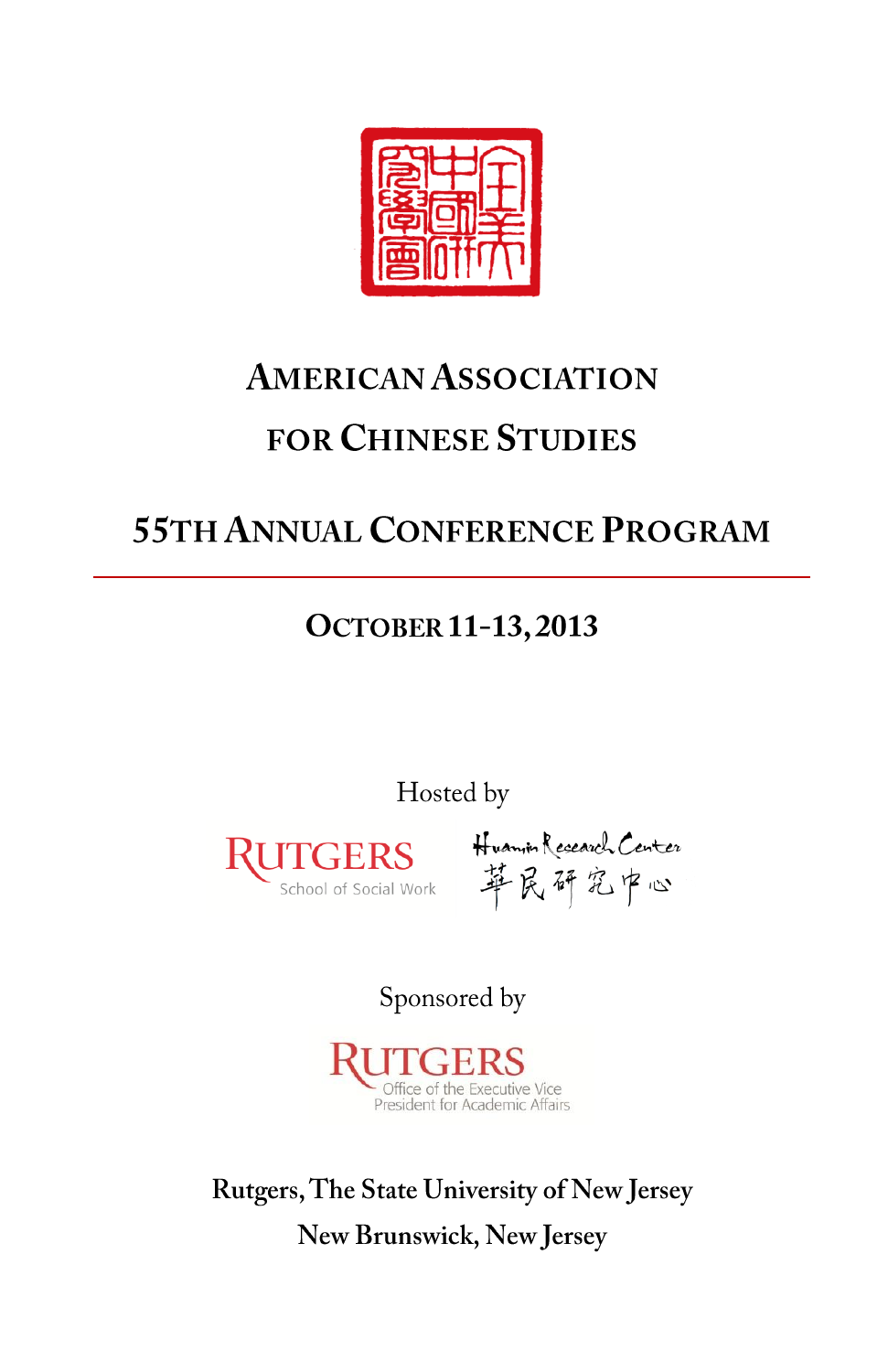## **PROGRAM OVERVIEW**

### **Hotel:**

### **Heldrich Hotel (A)**

10 Livingston Avenue, New Brunswick, NJ 08901 Tel: 732.729.4670

### **Conference Location:**

### **Edward J. Bloustein School of Planning and Public Policy (EJBSPPP) (B)**

Rutgers, The State University of New Jersey 33 Livingston Avenue

New Brunswick, New Jersey, 08901

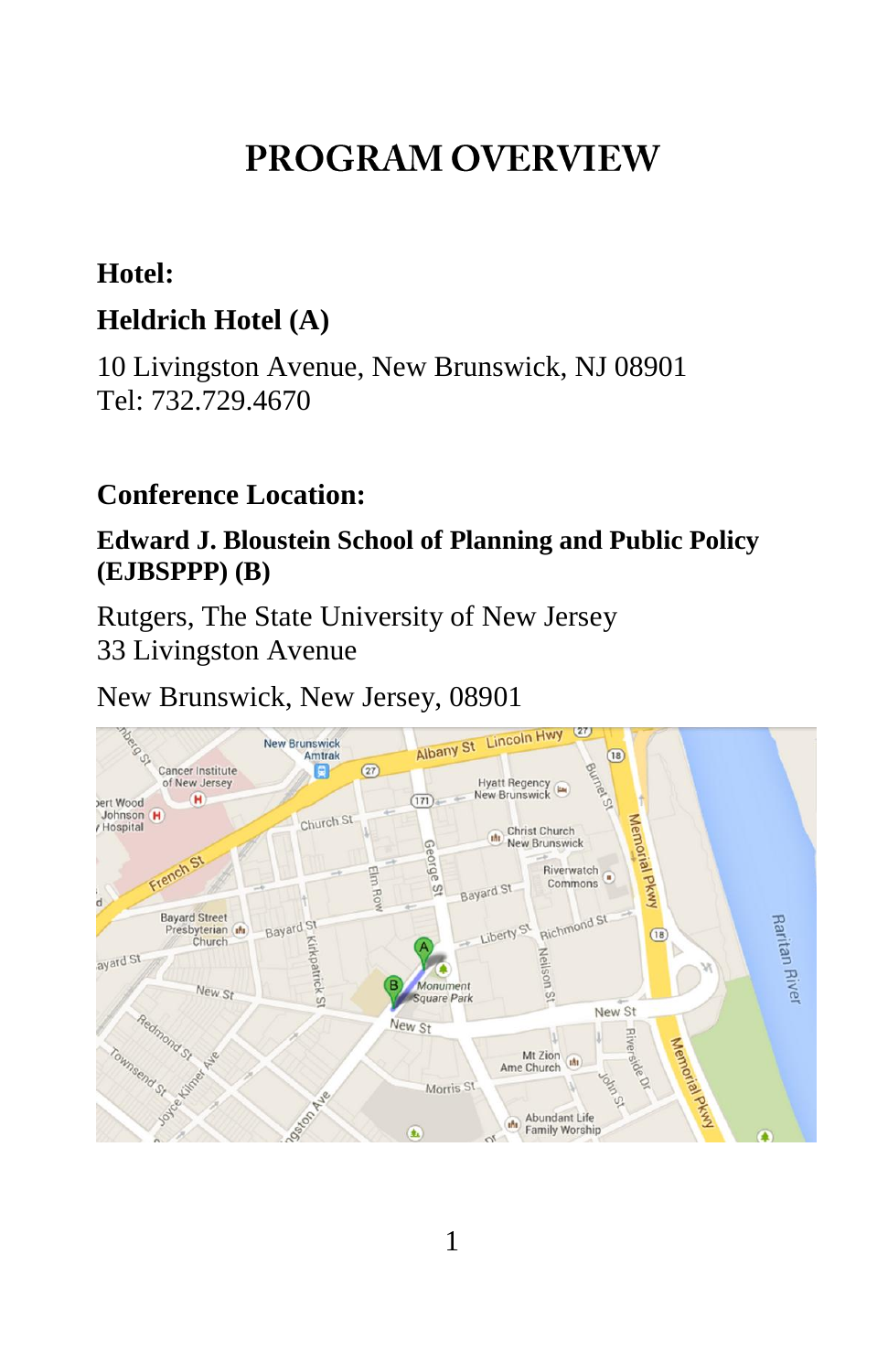# FRIDAY, OCTOBER 11, 2013

|                | 6:00-6:30 pm Hors D'oeuvres                                                                                                       |
|----------------|-----------------------------------------------------------------------------------------------------------------------------------|
|                | EJBSPPP, Lobby                                                                                                                    |
|                |                                                                                                                                   |
| $6:30-6:45$ pm | <b>Welcome and Introduction</b>                                                                                                   |
|                | EJBSPPP, Forum Room                                                                                                               |
|                | <b>Vincent Wang, President</b><br><b>American Association for Chinese</b><br><b>Studies</b>                                       |
|                | <b>Chien-Chung Huang, Director</b><br><b>Huamin Research Center</b><br>Rutgers, The State University of New Jersey                |
|                |                                                                                                                                   |
|                |                                                                                                                                   |
| $6:45-7:00$ pm | <b>Welcoming Remarks</b>                                                                                                          |
|                | EJBSPPP, Forum Room                                                                                                               |
|                | <b>Cathryn C. Potter, Dean</b><br><b>School of Social Work</b><br>Rutgers, The State University of New Jersey                     |
|                | <b>Richard L. Edwards, Executive Vice</b><br><b>President for Academic Affairs</b><br>Rutgers, The State University of New Jersey |
|                | 7:00-8:00 pm Opening reception                                                                                                    |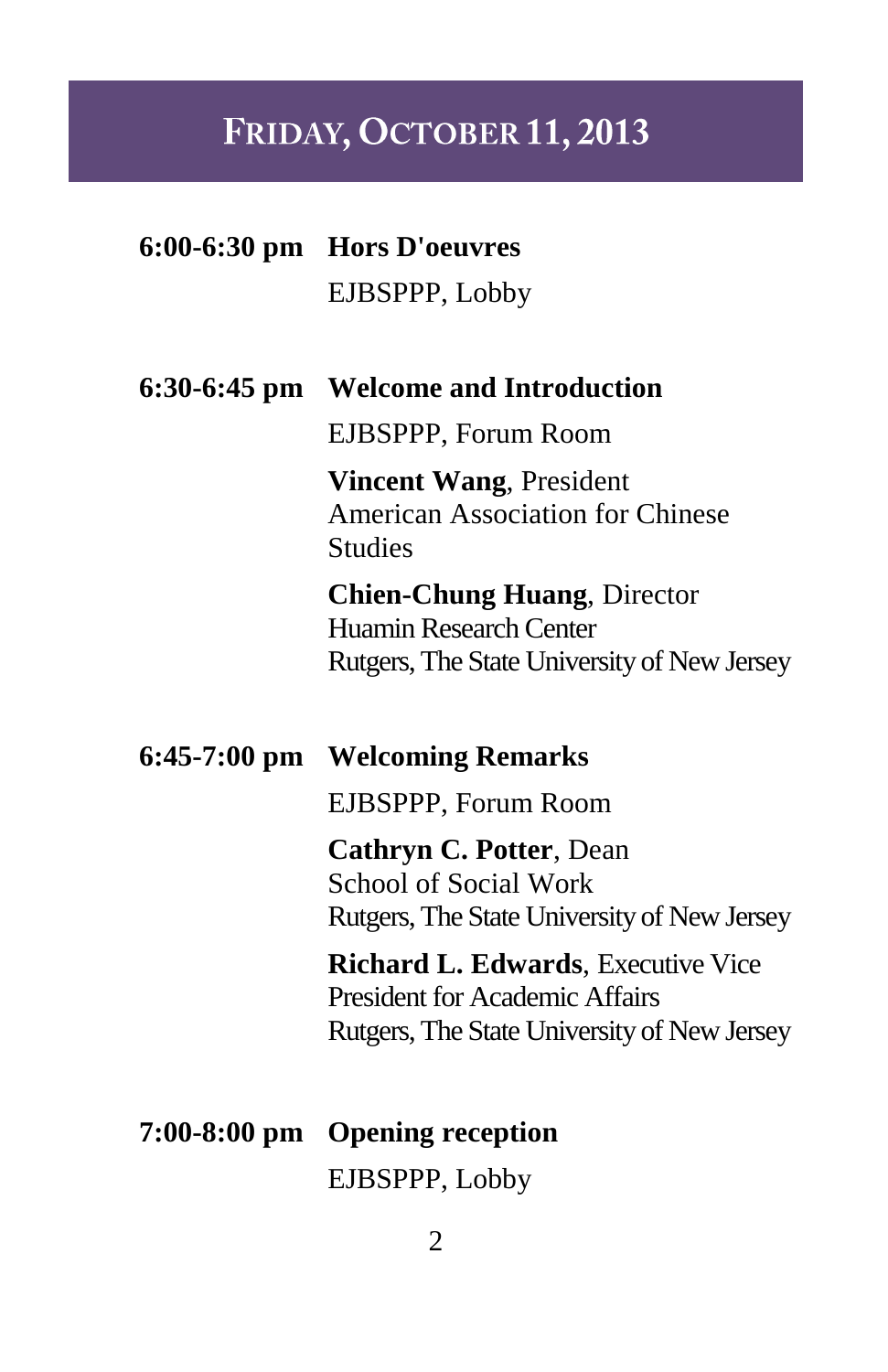## SATURDAY, OCTOBER 12, 2013

- **7:00-8:00 am AACS Board Meeting** Heldrich Hotel, Christopher Room (First Floor)
- **8:30-10:15 am Panel Session One** EJBSPPP, Forum Room 112, 113, 253, 261, and 369
- **10:15-10:45 am Coffee Break** EJBSPPP, Lobby
- **10:45am-12:30 pm Panel Session Two** EJBSPPP, Forum Room 112, 113, 253, 261, and 369
- **12:30-1:30 pm Luncheon** EJBSPPP Room 112, 113, 168, 170 & court yard
	- **1:45-3:30 pm Panel Session Three** EJBSPPP, Forum Room 112, 113, 253, 261, and 369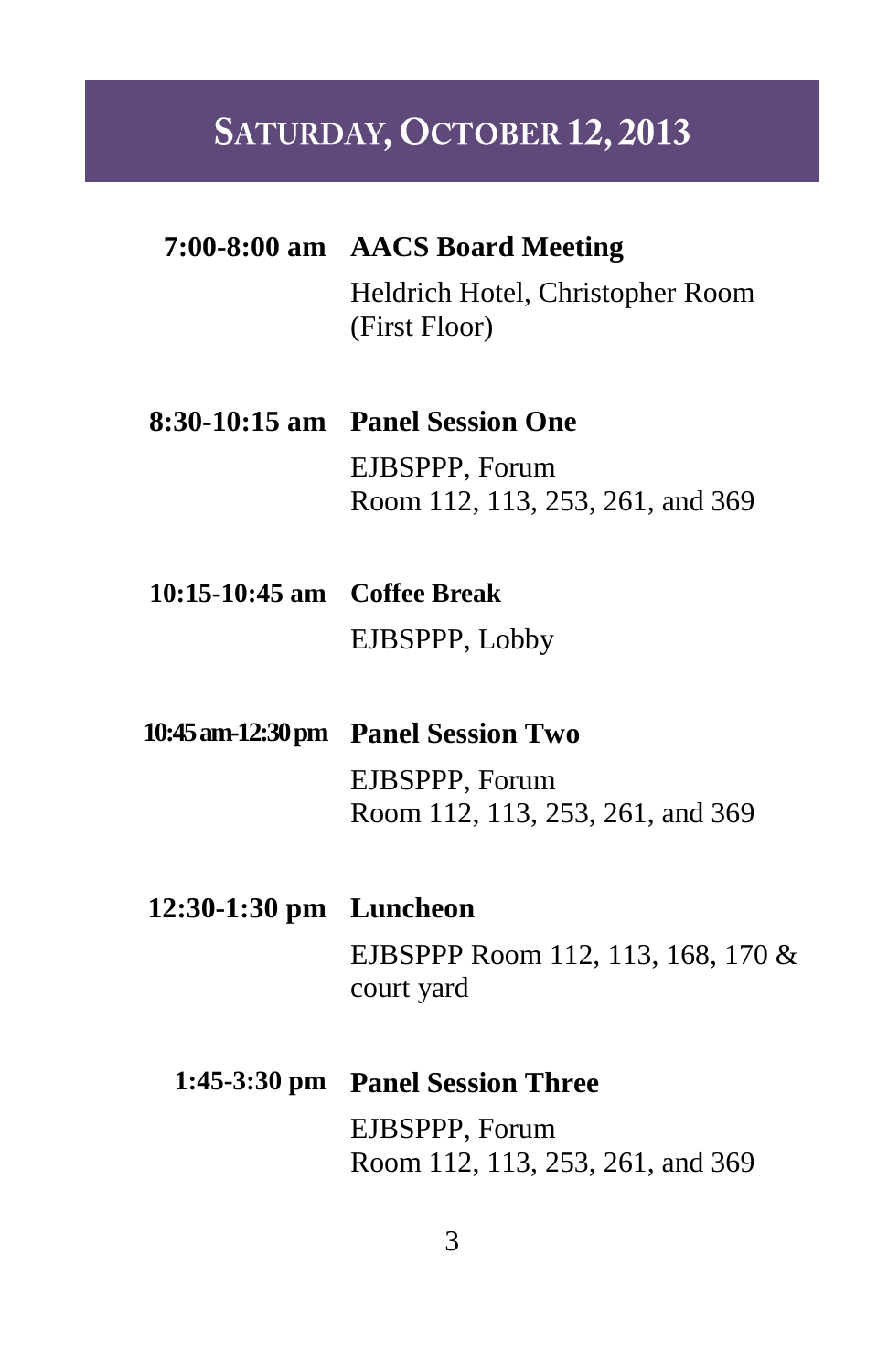**3:30-4:00 pm Coffee Break** EJBSPPP, Lobby

- **4:00-5:45 pm Panel Session Four** EJBSPPP, Forum Room 112, 113, 253, 261, and 369
- **6:30-8:30 pm Banquet and Keynote Speech**

*"Why China's Leaders Should Take Domestic and International Law More Seriously?"*

**Professor Jerome Cohen** New York University

Livingston Club Room (B) Rutgers University 85 Avenue E, Piscataway, NJ 08854

Bus departs from EJBSPPP front door at 5:50 and 6:10 pm.



\*Driving direction from Conference(A) to Club Room(B)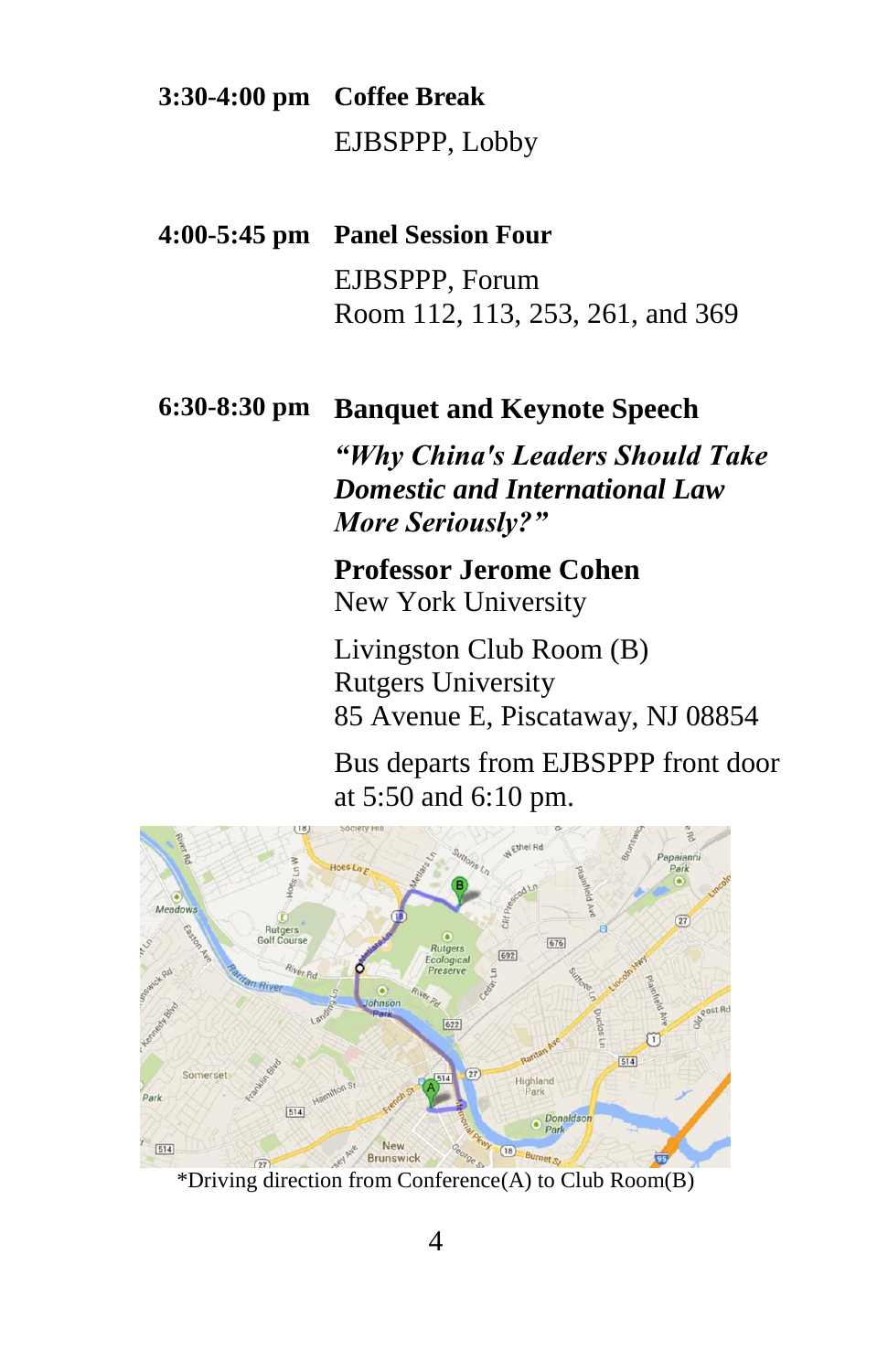## SUNDAY, OCTOBER 13, 2013

- **8:00-10:00 am AACS Editorial Board Meeting** Heldrich Hotel, Christopher Room
- **8:30-10:15 am Panel Session Five** EJBSPPP, Forum Room 112, 113, 253, 261, and 369
- **10:15-10:45 am Coffee Break** EJBSPPP, Lobby
- **10:45 am -12:30 pm Panel Session Six** EJBSPPP, Forum Room 112, 113, 253, 261, and 369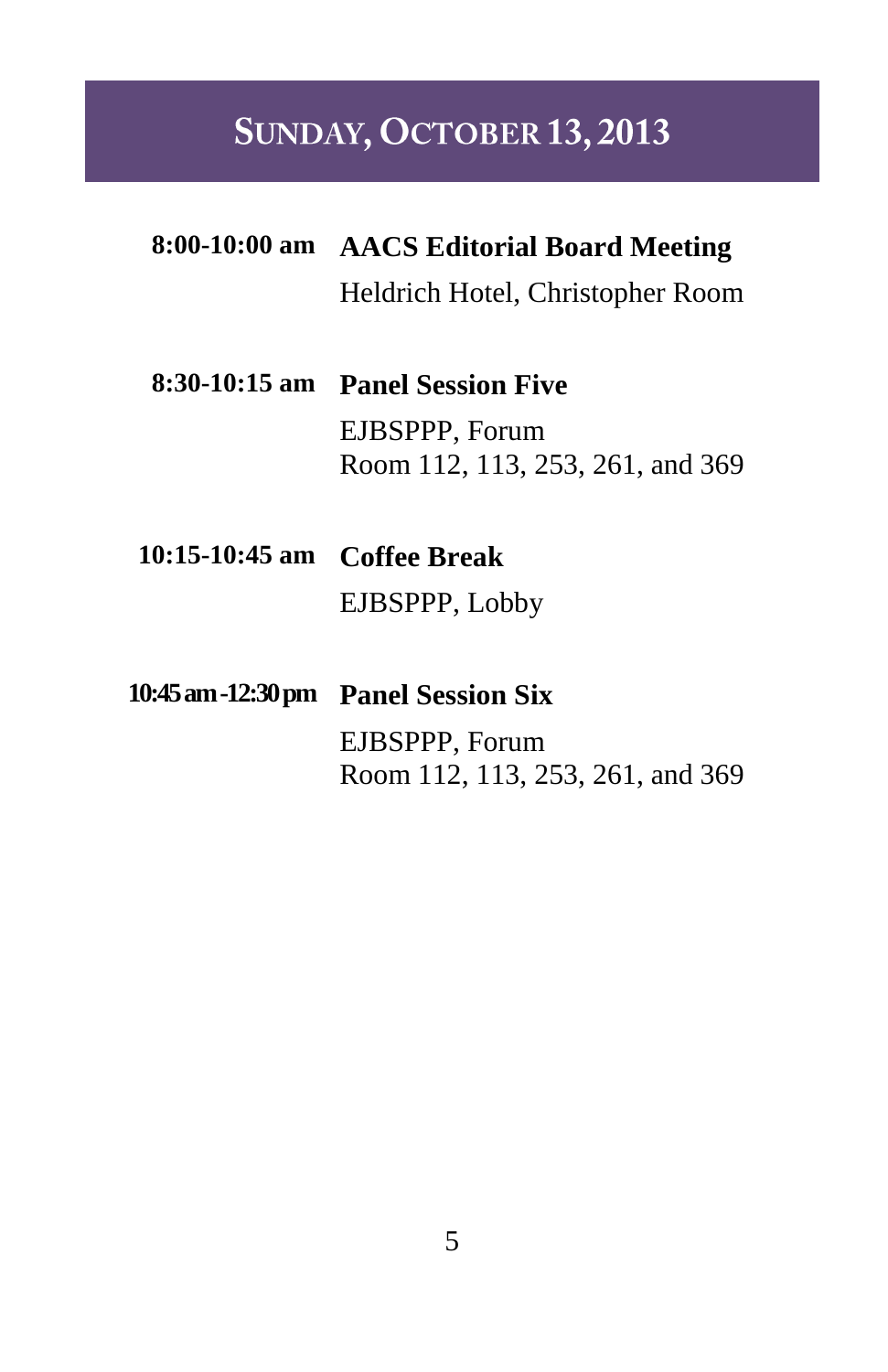## **PANELS**

## **SESSION I: SATURDAY, 8:30-10:15 AM**

## **China since the 18th Party Congress: a One-Year Assessment**

EJBSPPP, Room 112

*Chair and Organizer:* **June Teufel Dreyer**, University of Miami

*"Economics"* **Vincent Wang**, University of Richmond

*"Legal Development"* **Jacques deLisle**, University of Pennsylvania

*"Foreign Policy"* **Kevin Cai**, University of Waterloo

*"Military"*

**June Teufel Dreyer**, University of Miami

*Discussant:* **Ed Friedman**, University of Wisconsin, Madison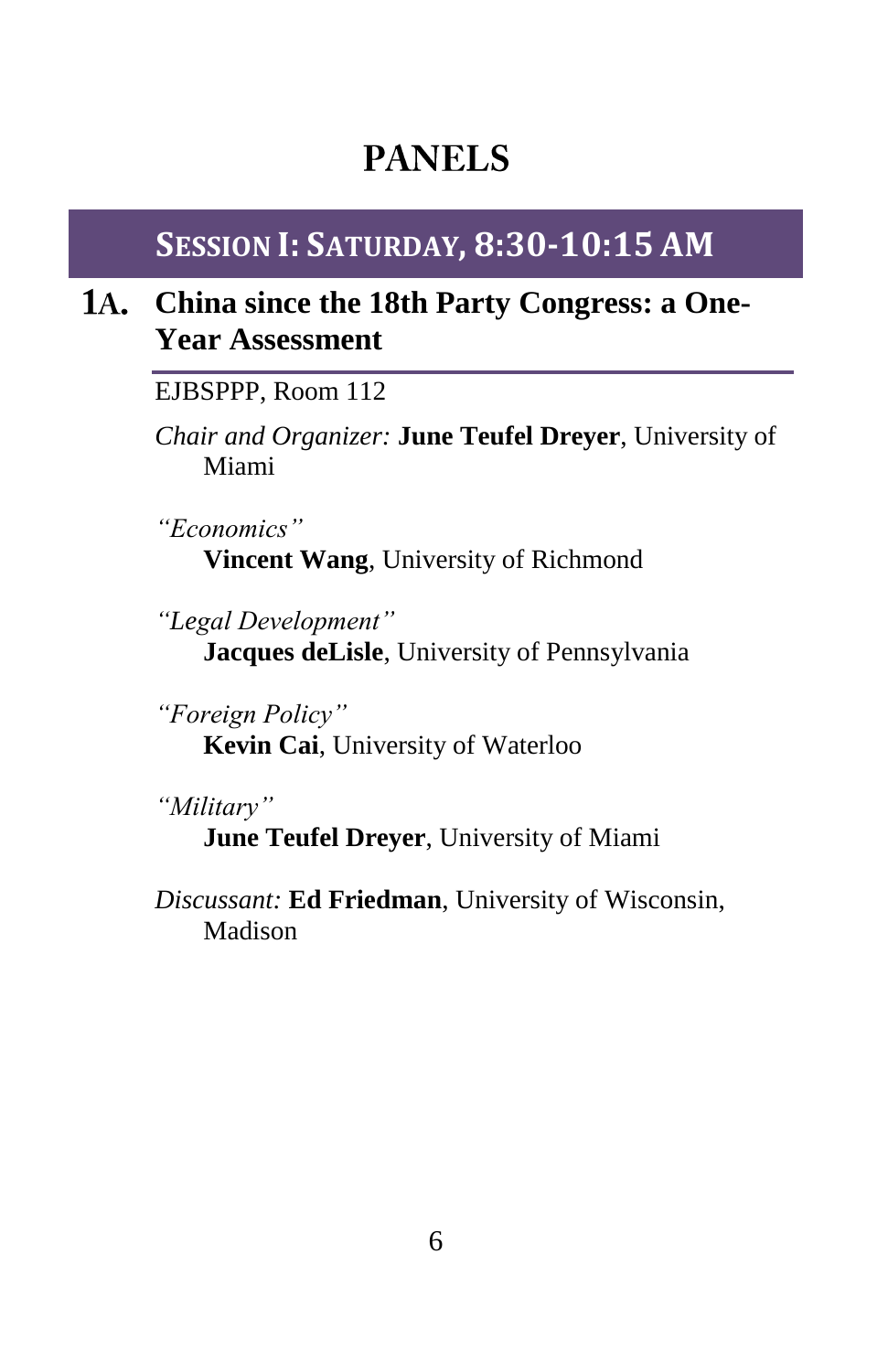### **Governing the Emerging Challenges in China**

EJBSPPP, Room 113

*Chair:* **Tse-Kang Leng**, Academia Sinica

*"Toward Fiscal Discipline and Transparency in Governance: The Case of State-Owned Enterprises in China"*

**Chia Chen**, Shanghai University of Finance and Economics

*"Urbanization of Water: Beijing and the South–North Water Transfer Project in China"*

**Jenn hwan Wang**, National Chengchi University **Shu-wei Huang**, National Chengchi University

*"Money for Stability? Political Use of Public Expenditure in China"*

**Shu Keng**, Shanghai University of Finance and Economics

**Chaoran Ren**, Shanghai University of Finance and Economics

*Discussant*: **Ching-Ping Tang**, National Chengchi University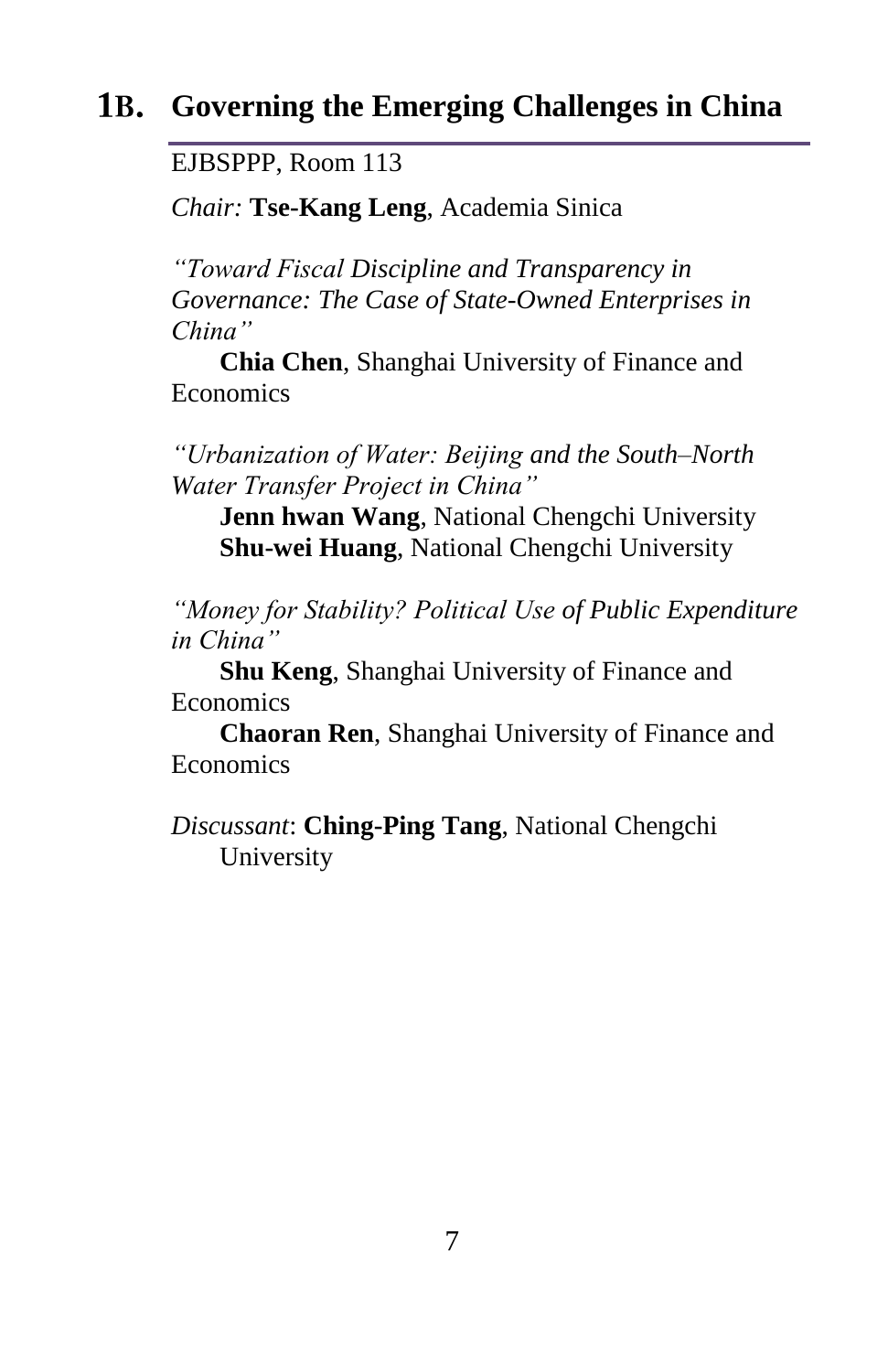## **Chinese Foreign Policy in the New Era**

#### EJBSPPP, Room 369

*Chair*: **Dean Chen**, Ramapo College of New Jersey

*"An Empirical Assessment of China's Peaceful Rise"* **Jun Xiang**, Rutgers University **Chris Primiano**, Rutgers University **Wei-hao Huang**, Rutgers University

*"Will China's Foreign Policy Become More Assertive?"* **Jinghao Zhou**, Hobart and William Smith Colleges

*"China's Soft Power Promotion and Public Diplomacy since 2000: A Preliminary Assessment"* **Zhiqun Zhu**, Bucknell University

*"National Identity, State Emotion, and Memory-Encoded Social Norms: A Social Constructivist Account of China's Foreign Policy"*

**Ning Liao**, Old Dominion University

*Discussant*: **Dean Chen**, Ramapo College of New Jersey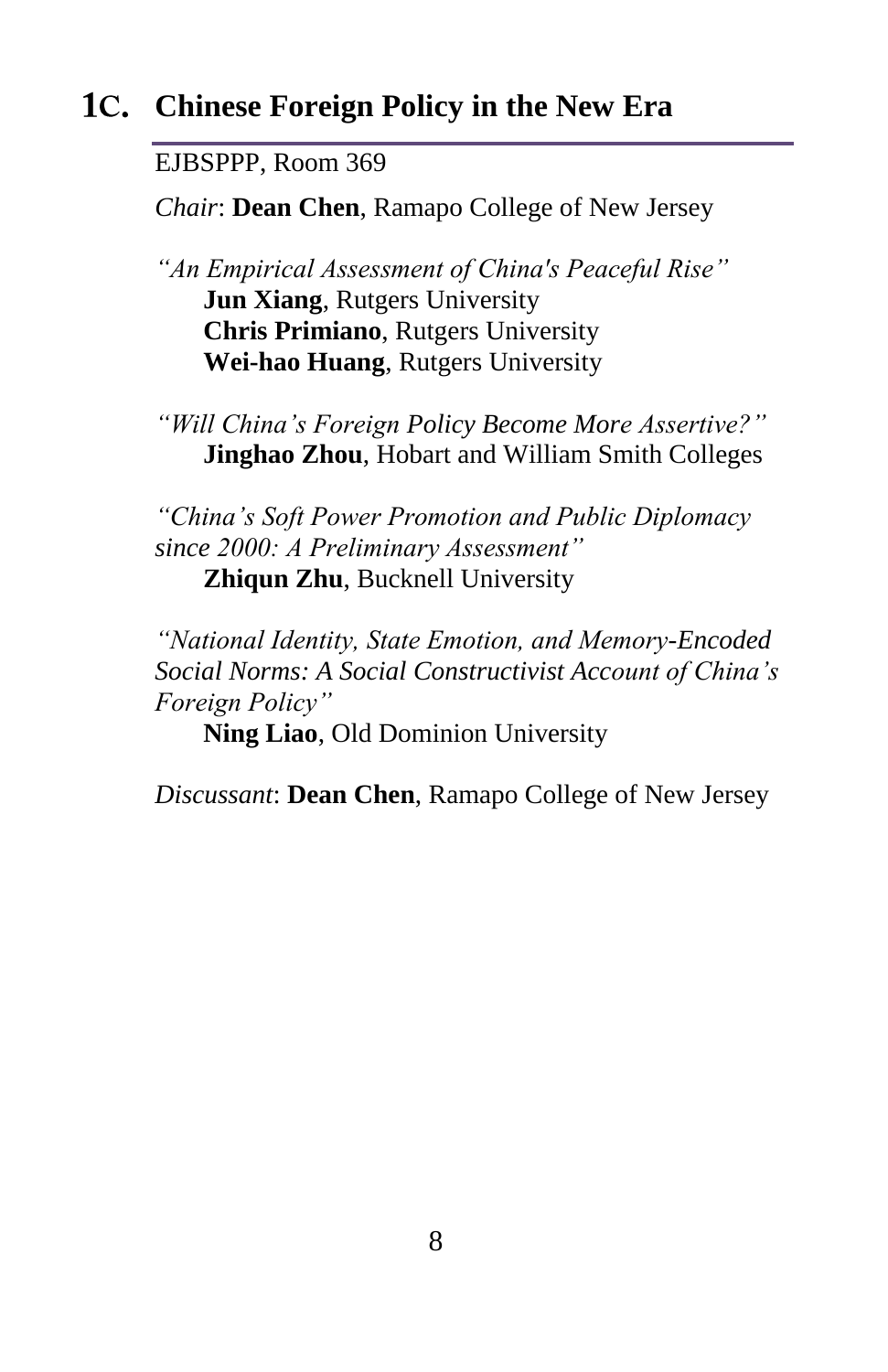### **Grassroots Organizations and NGOs**

EJBSPPP, Room 261

*Organizer*: **Chien-Chung Huang**, Rutgers University *Chair*: **Shih-Jiunn Shi**, National Taiwan University

*"Purchase of Service and NGOs Development in China: Dream or Nightmare?"*

**Rong Zhao**, Columbia University

*"Insufficient Participation in Community-based Organizations of Urban Residents: Facts and Reasons Based on the Theory of Planned Behavior"* **Xiaoping Zhao**, Tsinghua University **Peijin Mao**, Tsinghua University **Zheng Xu**, Tsinghua University

*"A New Mode of Public-Private Welfare Mix? Promoting Partnership by Social Management in China"* **Shih-Jiunn Shi**, National Taiwan University

*Discussants*: **Walter Kiang**, Los Angeles County Department of Children and Family Services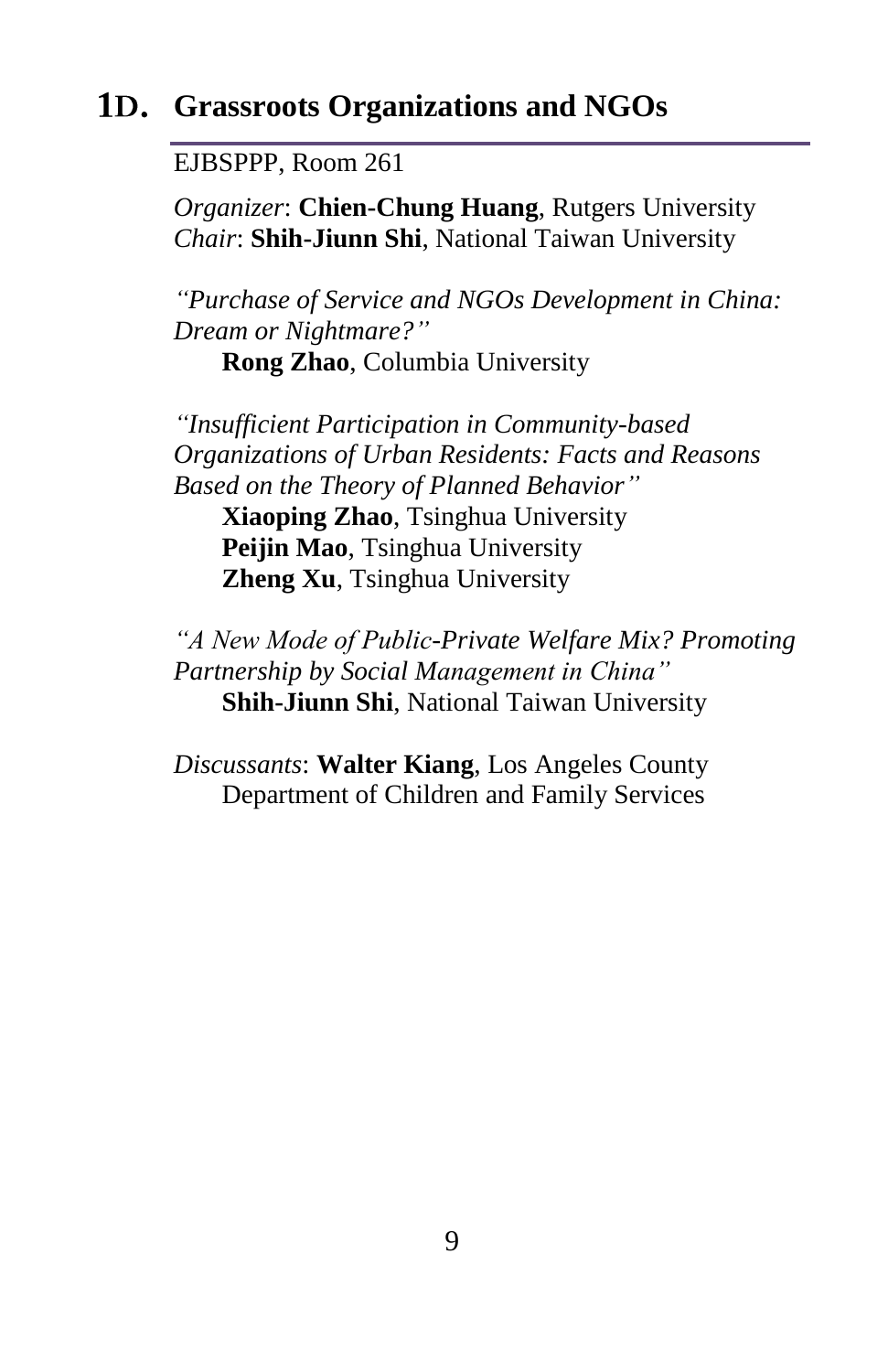## **Ang Lee and His Art: Ang Lee's Filmic Rendition of Culture(s)**

EJBSPPP, Forum Room

*Chair and Organizer*: **Tan Ye**, University of South Carolina

*"Ang Lee: An Idealist and Practitioner of Cultural Integration"*

**Xuguang Chen**, Peking University

*"A New World View of Cultural Glocality in Ang Lee's Film Production"*

**Chia-rong Wu**, Rhodes College

*"Individual Time as Repudiation of the Subject of the History in Lust, Caution"*

**Leihua Weng**, Pacific Lutheran University

*"Ang Lee's View of the East and the West"* **Tan Ye**, University of South Carolina

*Discussant*: **Jason Coe**, University of Hong Kong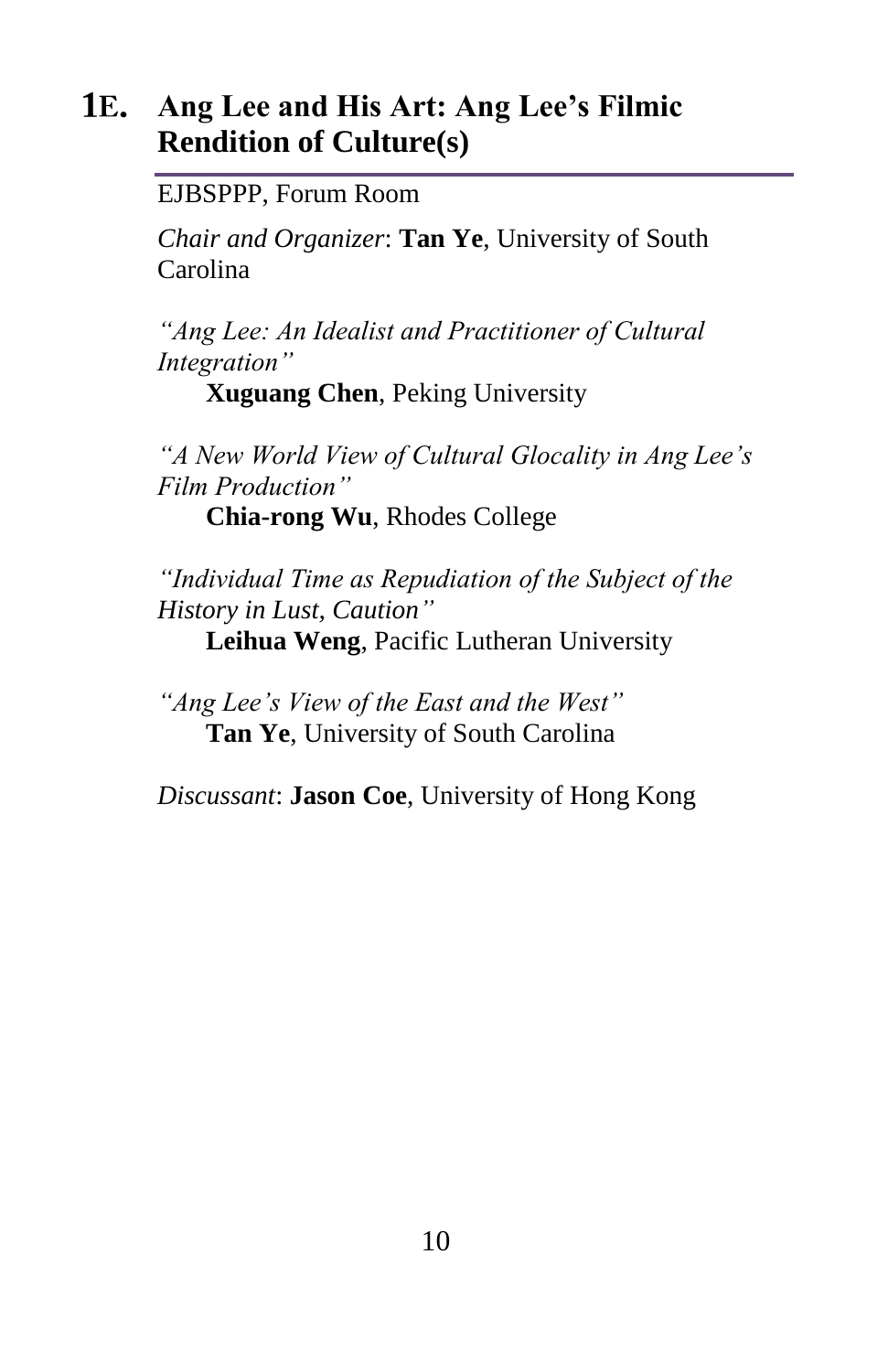**SESSION II: SATURDAY, 10:45 AM-12:30 PM**

#### $2A.$ **The Scholarship, Teaching, and Mentoring of Professor Nancy Bernkopf Tucker**

EJBSPPP, Room 112

*Organizer*: **Steven Phillips**, Towson University *Chair*: **Shelley Rigger**, Davidson College

*Panelists:*

**Meredith Oyen**, University of Maryland, Baltimore County

**Eileen Scully**, Bennington College **Steven Phillips**, Towson University

### **China's Foreign Relations in Review: Directions under New Leadership**

EJBSPPP, Room 261

*Organizer*: **James C. Hsiung**, New York University *Chair*: **Yu-long Ling**, Franklin College

*"U.S.-China Relations in President Obama's Second Term"*

**Sheldon Simon**, Arizona State University

*"Speculating on the Foreign Policy Decision-Making Mode under the Xi-Li Team"* **Chenshan Tian**, Beijing Foreign Studies University

*"China's Quest for Soft Power: Building FTAs & Trying to Be a "Responsible Stake-holder"* **James C. Hsiung**, New York University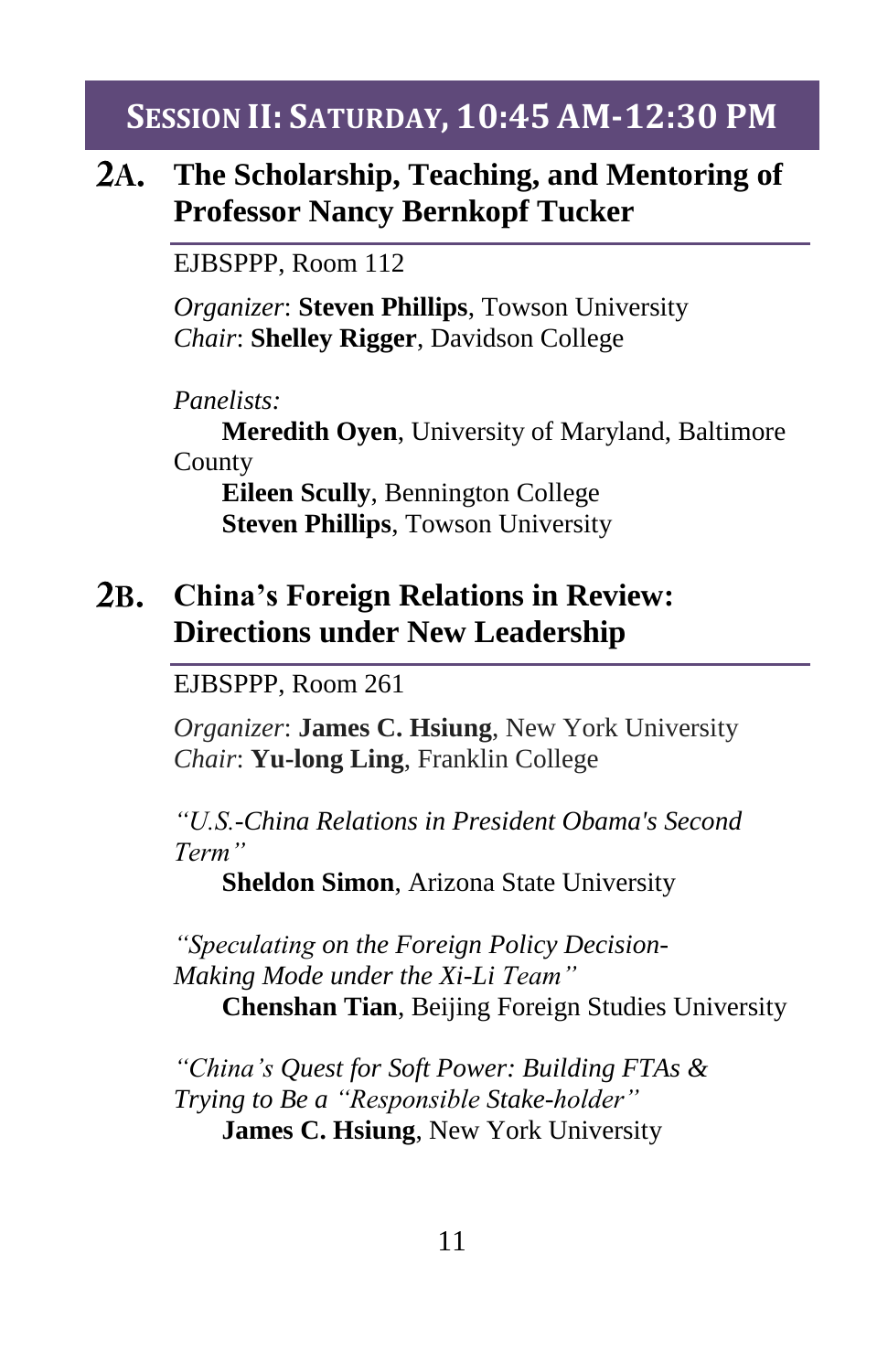#### *"The Taiwan Factor in U.S.-China Relations"* **Thomas Bellows**, University of Texas, San Antonio

*Discussant*: **Vincent Wang**, University of Richmond

## **Civil Society in China: Too Vibrant to Manage?**

EJBSPPP, Room 113

*Chair and Organizer*: **T.J. Cheng**, College of William and Mary

*"The Revival of Christianity in Rural China"* **Deborah Brown**, Seton Hall University **T.J. Cheng**, College of William and Mary

*"If I Hadn't Come, We May Have Been One Person Short: Human Rights Advocacy in China"* **Louisa Chiang**, National Endowment for Democracy

*"Setting the Agenda: The Tactics and Impact of Chinese Citizens' Efforts to Defy Censorship"* **Sarah Cook**, Freedom House

*"Law and Democracy in China: A Complex Relationship"* **Jacques deLisle**, University of Pennsylvania

*Discussants*:

**Wei-chin Lee**, Wake Forest University **Chien-pin Li**, Kennesaw State University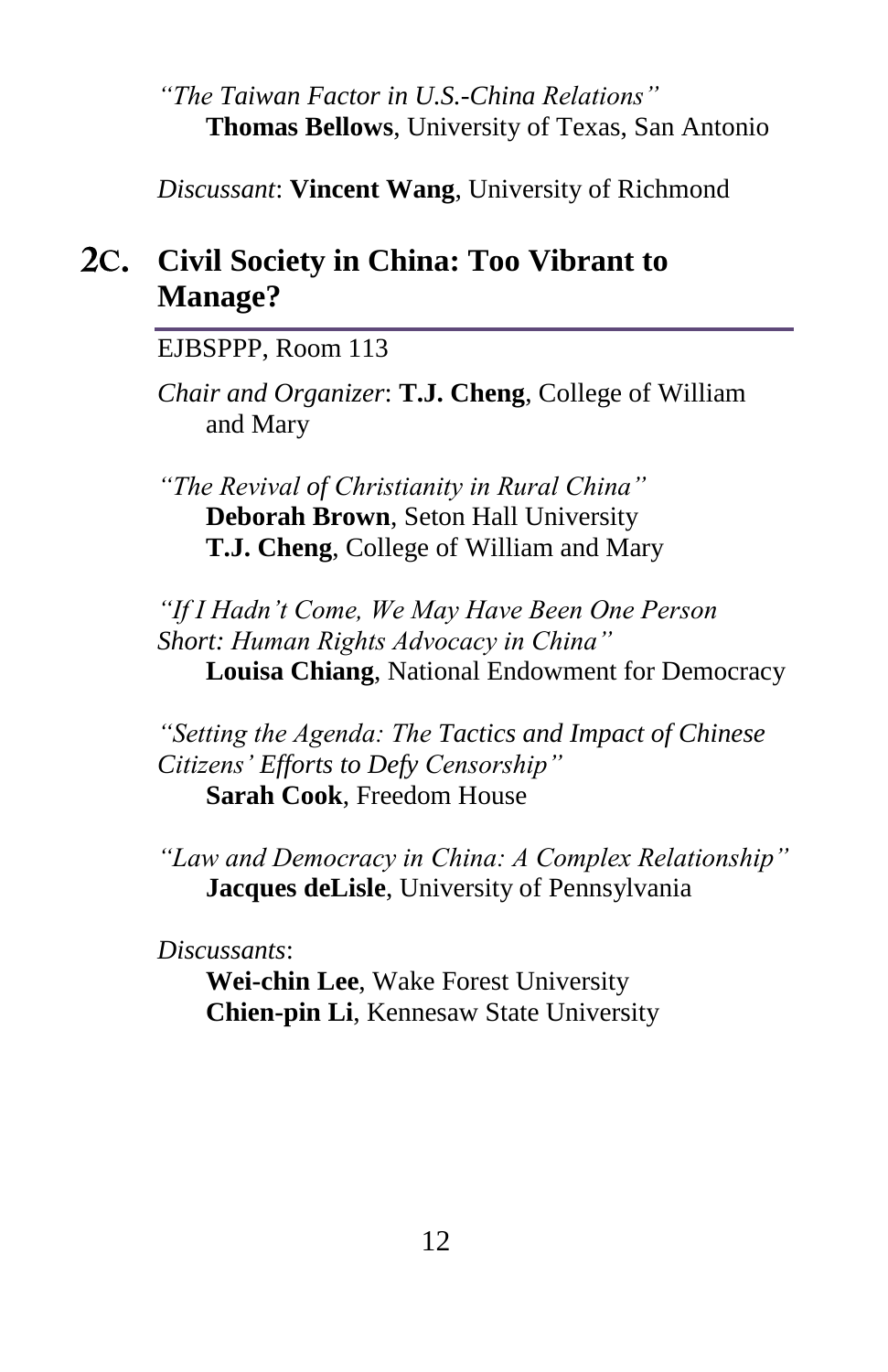## **Taiwan's Economy, Trade, and Cross-Strait Relations**

EJBSPPP, Room 253

*Chair*: **I-Ming Chiu**, Rutgers University at Camden

*"The Taiwanese Economic Miracle: a Narrative History, 1949-2013"* 

**Murray A. Rubinstein**, Columbia University and City University of New York

*"Effects of Firm-Specific and Macroeconomic Environmental Variables on Cost Efficiency: The Case of the Banking Industry in Taiwan"*

**Sunil K. Mohanty**, University of St. Thomas

**Winston T. Lin**, State University of New York at Buffalo

**Hong-Jen Lin**, Brooklyn College, City University of New York

*"Domestic Dilemmas of Taiwan's Trade Policy"*

**Scott Wilbur and Ming-min Yang**, University of Southern California

"*Guns and Butter in the Cross-Strait Relations: Public Opinion in Taiwan*"

**Alex Hsueh and John Hsieh**, University of South Carolina

*Discussant*: **I-Ming Chiu**, Rutgers University at Camden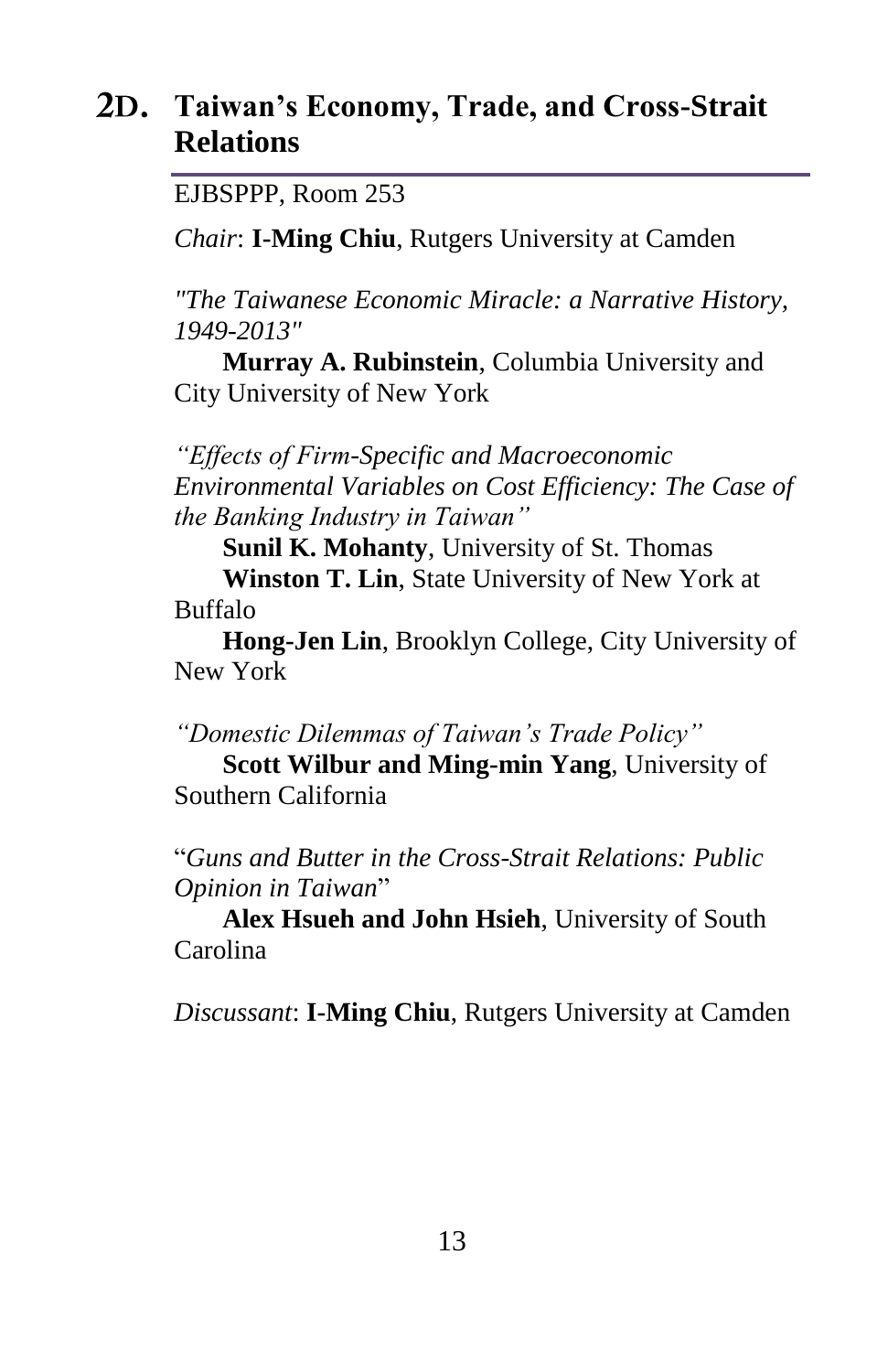## **Ang Lee and His Art: Of Nature and Man**

EJBSPPP, Room 369

*Organizer*: **Tan Ye**, University of South Carolina *Chair*: **Xuguang Chen**, Peking University

*"Competing Narratives: Choosing the Tiger in Ang Lee's Life of Pi"*

**Jason Coe**, University of Hong Kong

*"Translating Text into Film: Redefining the Adaptation and Translation Divide through Ang Lee's The Life of Pi"* **Melissa Chan**, University of Southern California

*"The Construction of Subjectivity by Narrating Stories in Movie Life of Pi"*

**Zhuo Feng**, University of South Carolina

*Discussant*: **Tan Ye**, University of South Carolina

## **Roundtable Discussion: Chances and Challenges: Social Policy Development in the Socioeconomic Transition Period**

EJBSPPP, Forum Room

*Chair and Organizer*: **Chien-Chung Huang**, Rutgers University

*Panelists*:

**Xinping Guan**, Nankai University **Ka Ho Joshua Mok**, The Hong Kong Institute of Education

**Yeun-wen Ku**, National Taiwan University **Yuegen Xiong**, Peking University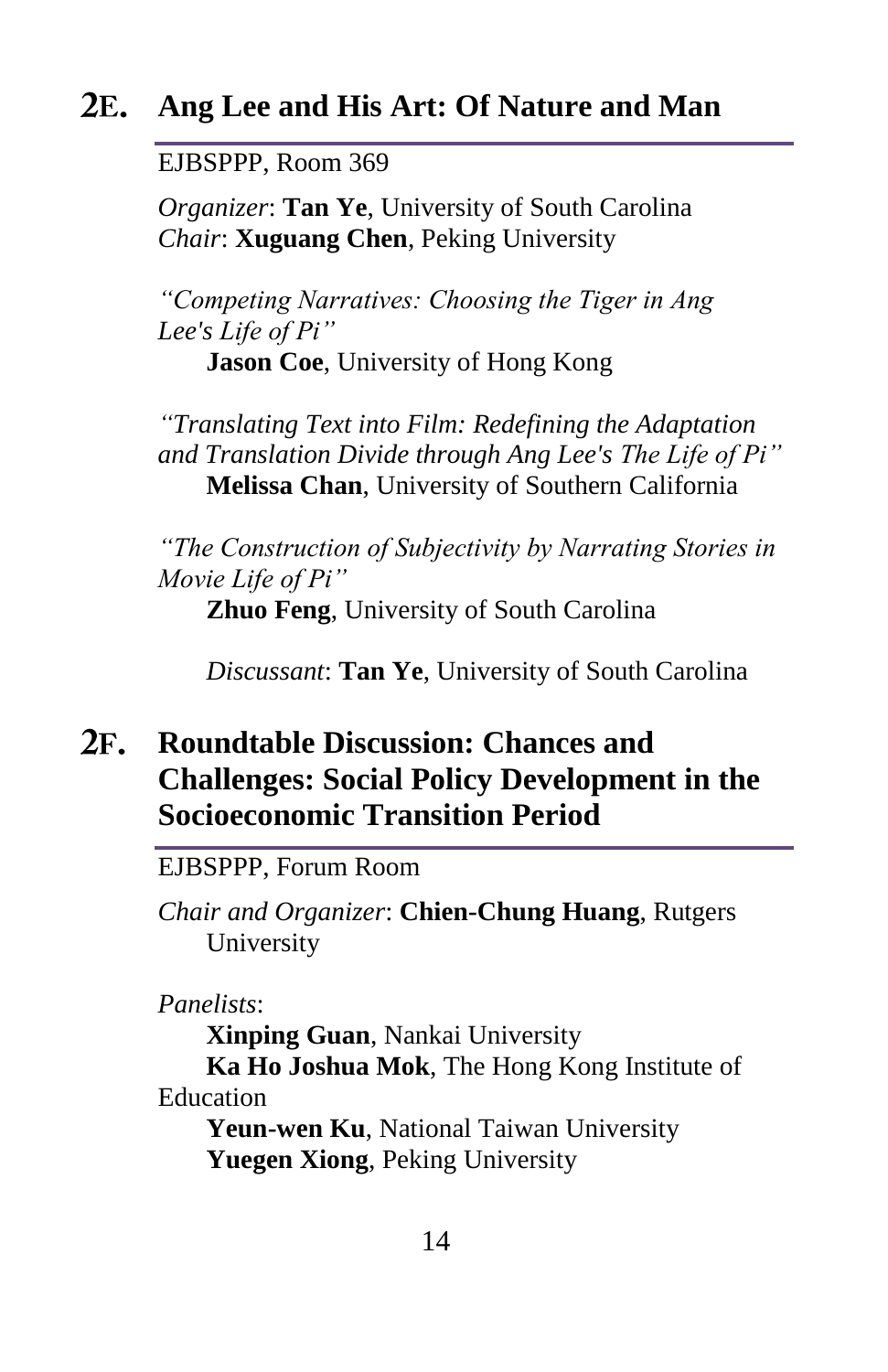### **SESSION III: SATURDAY, 1:45-3:30 PM**

### **U.S. Pivot to Asia**

EJBSPPP, Room 261

*Organizer*: **Peter C.Y. Chow**, City University of New York

*Chair*: **T. J. Cheng**, College of William and Mary

*"An Indispensable Pillar of Obama's 'Pivot to Asia': Continuing Strategic Ambiguity across the Taiwan Strait."* 

**Dean Chen**, Ramapo College of New Jersey

*"The Nationalists and Taiwan's Strategic Value"* **Steven Phillips**, Towson University

*"The Economic-Security Nexus in East Asia "*  **T. J. Cheng**, College of William and Mary **Peter C.Y. Chow**, City University of New York

*"Chimerica, Sinomania, or Sino-Americana?"* **Dandan Chen**, Farmingdale State College, State University of New York

*Discussant*, **Wei-Chin Lee**, Wake Forest University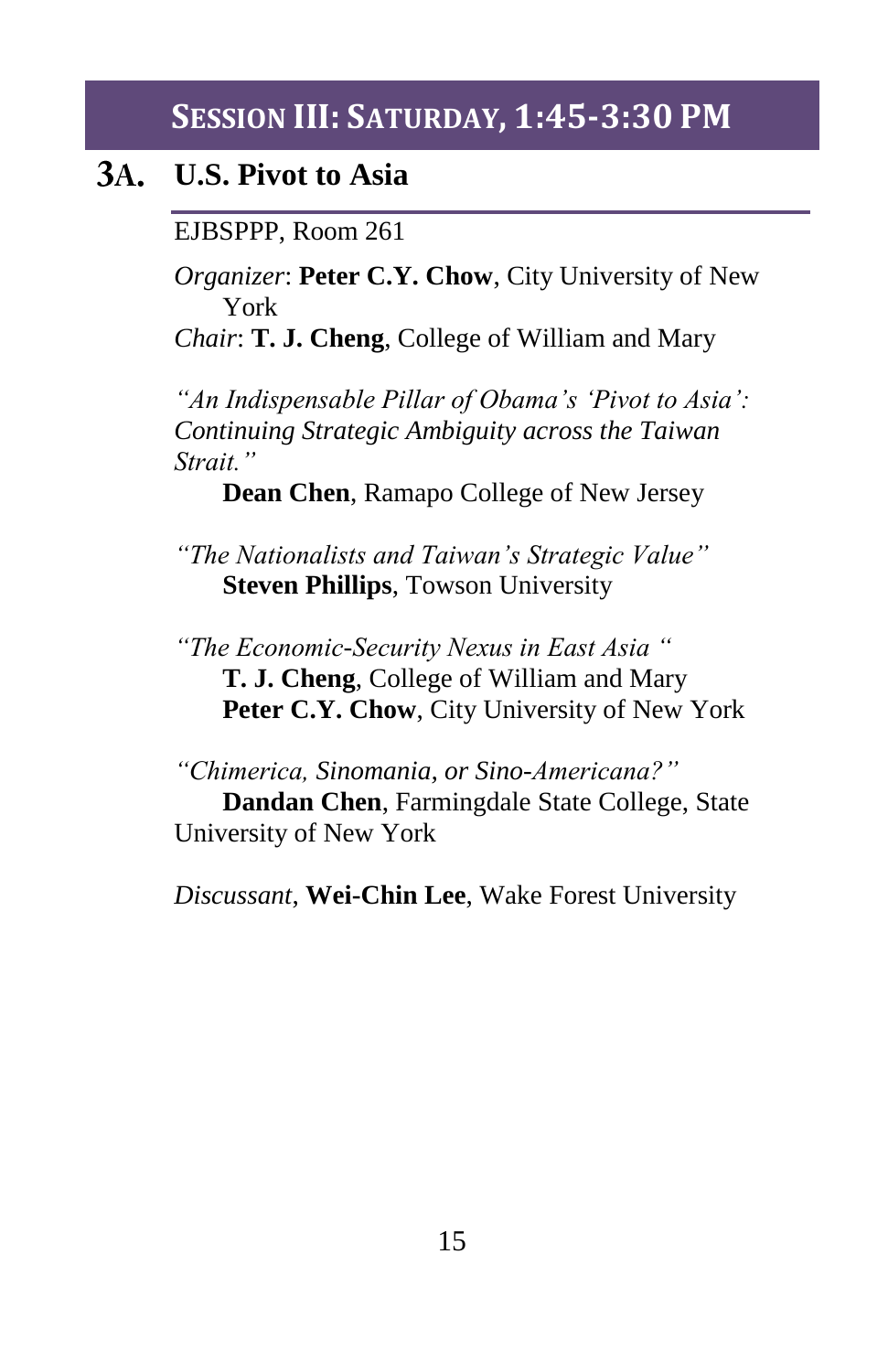#### **3B. Health and Social Work**

EJBSPPP, Forum Room

*Organizer:* **Chien-Chung Huang**, Rutgers University *Chair*: **Julian Chun-Chung Chow**, University of California, Berkeley

*"The Role of Perceived Happiness, Depression, and Discrimination in Social Service Use: Chinese Immigrant Wives in Hong Kong"*

**Julian Chun-Chung Chow**, University of California, Berkeley

**Carol Peng**, University of California, Berkeley

**Christine Wei-Mien Lou**, University of California, Berkeley

**Yaohua Li**, Shanghai University of Finance and **Economics** 

**Qiaobing Wu**, Chinese University of Hong Kong

*"Crossing Disciplinary Boundaries: Social Work Education in Health and Mental Health"* 

**Yin-Ling Irene Wong**, University of Pennsylvania **Mary Mazzola**, University of Pennsylvania **Yuyuan Liu**, University of Pennsylvania

*"Regional Political Economy and Local Social Health Insurance Reform in China"*

**Xian Huang**, Columbia University

*"Evaluation of the Impact of Health Insurance on Health Service Utilization of the Elderly in China"*

**Hongwei Hu**, North China Electric Power University

*Discussant*: **Jin Huang**, Saint Louis University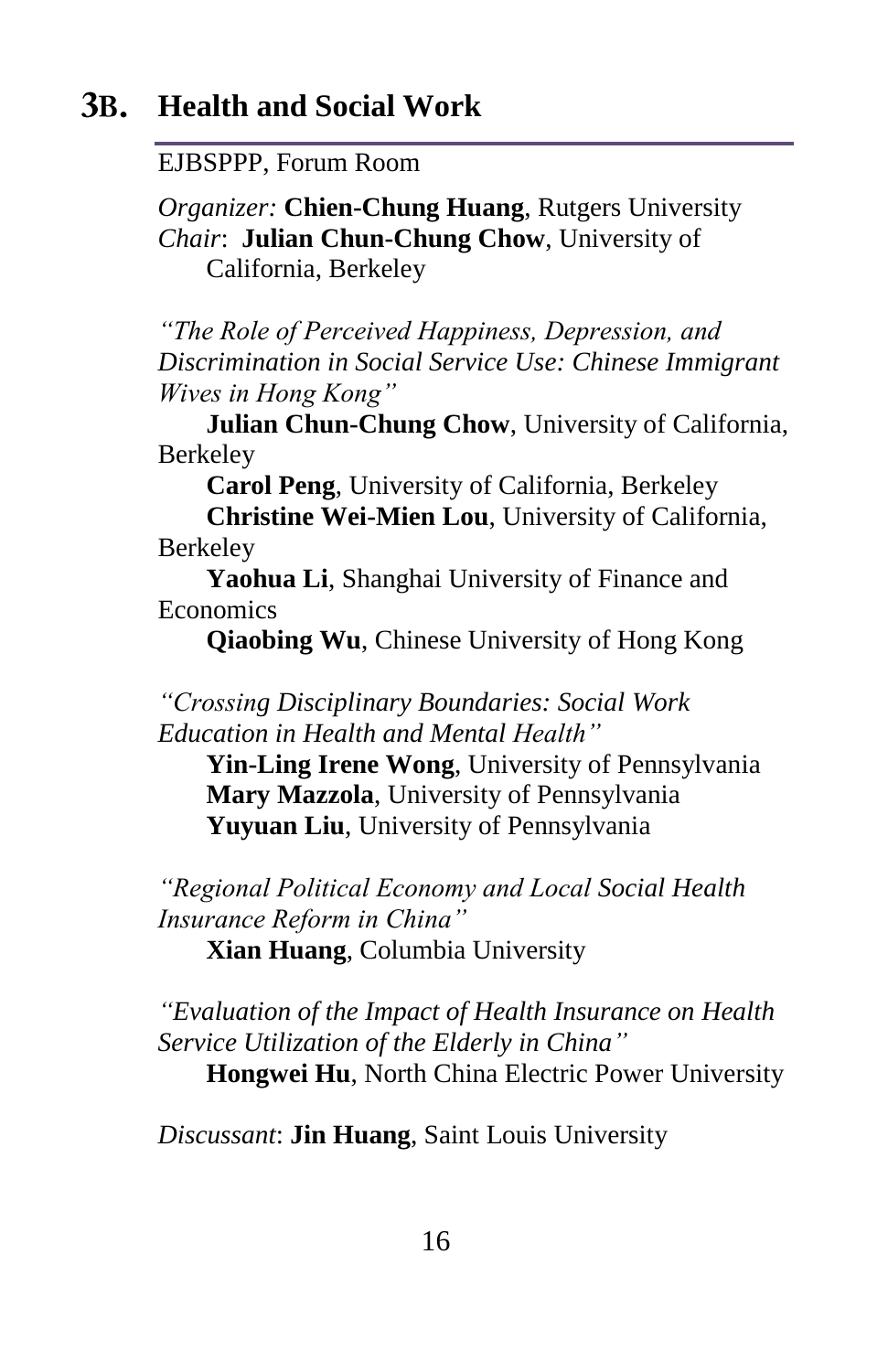## **Whither the Taiwan Studies?**

EJBSPPP, Room 113

*Chair*: **Shelley Rigger**, Davidson College

*"Studying "Taiwan Studies": The History and Historiography of a China-Related Subfield"* 

**Murray A. Rubinstein**, Columbia University and City University of New York

*"Paradigm Shift in Taiwan Politics: From Identity to Distribution"*

**Yu-Shan Wu**, Academia Sinica

*"Political Participation in Asia: The Case of Democratic Taiwan"* 

**Lu-Chung Dennis Weng**, University of Texas at Dallas

*"Developing an Alternative Theoretical Framework for Examining Chinese and Taiwanese Americans' Academic Success"*

**Shelley Yi-jung Wu**, Rutgers University

*Discussants*:

**Shelley Rigger**, Davidson College **Cal Clark**, Auburn University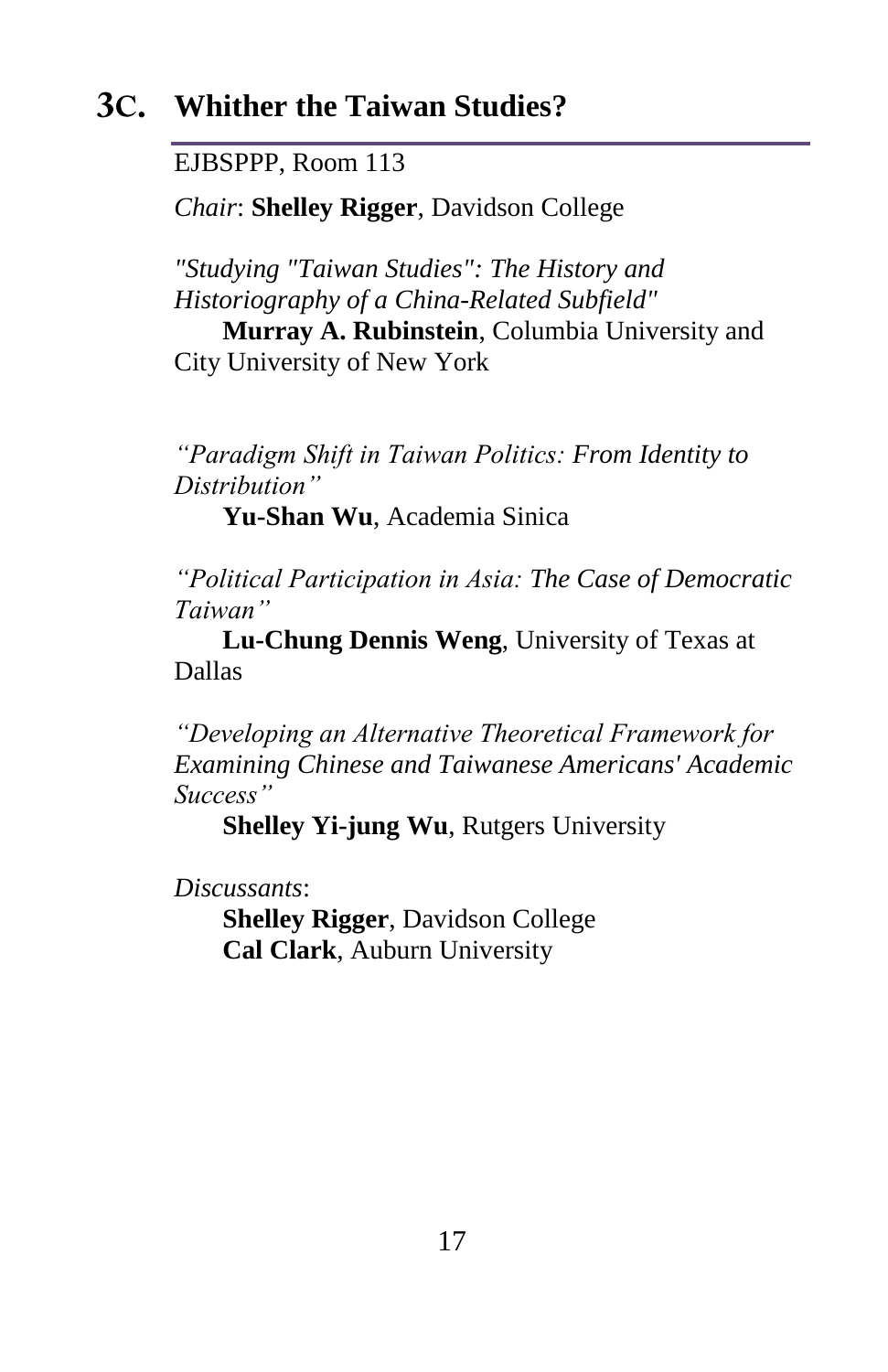## **Confucianism and Americanism: Cultural Diversities.**

EJBSPPP, Room 253

*Organizer*: **Yu-long Ling**, Franklin College *Chair*: **Thomas Bellows**, University of Texas, San Antonio

*"The Human Nature Premise: Is It Possible to Reconcile Christian and Confucian Cultures?"* **James C. Hsiung**, New York University

*"How Does Confucius' Ideology of Learning Shape Education in the Modern World"* **Linda Chiang**, Azusa Pacific University.

*"Brief Discussion of Confucianism and Americanism"* **Yu-long Ling**, Franklin College.

*Discussant*: **Yu-long Ling**, Franklin College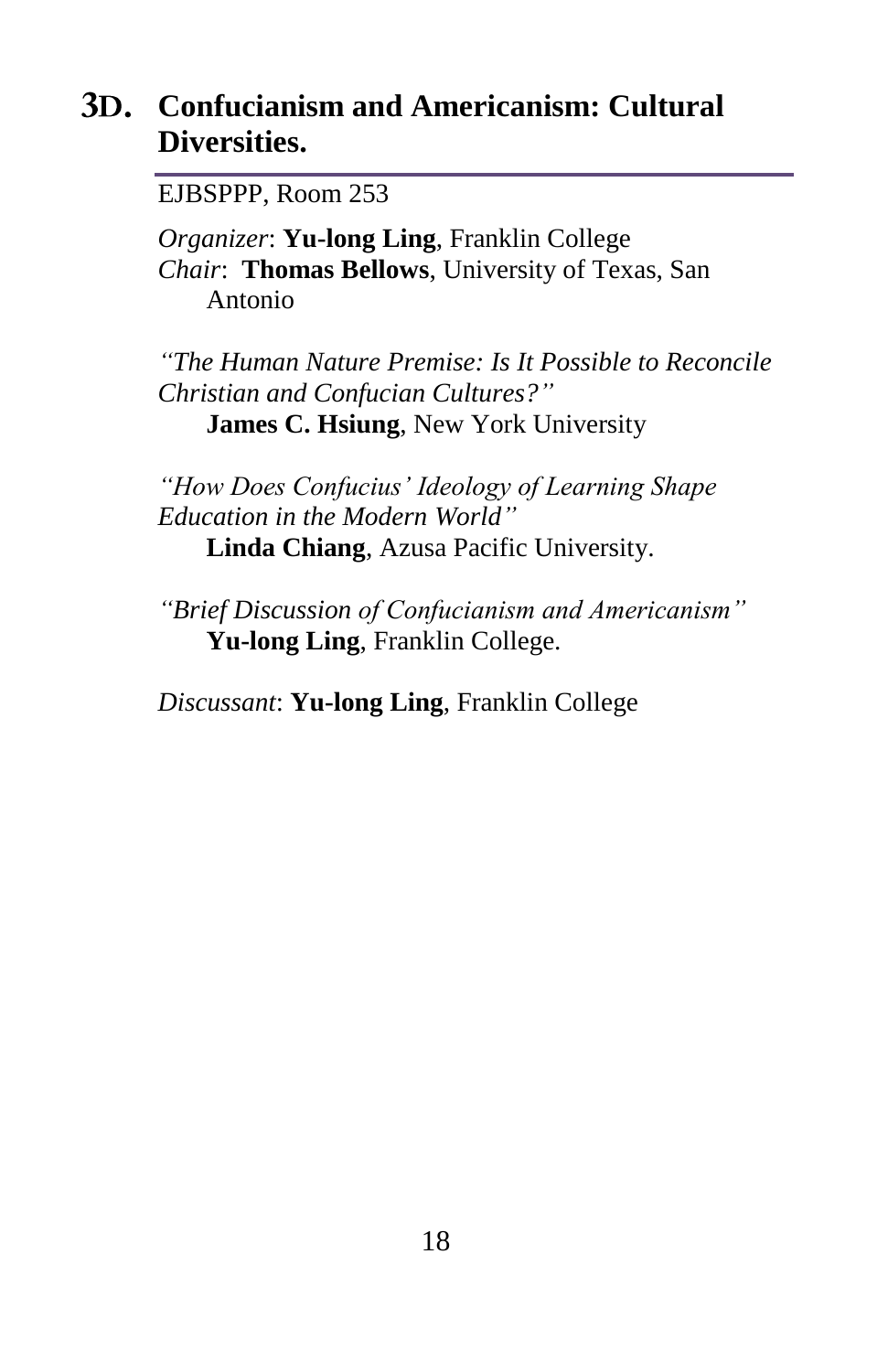## **Ang Lee and His Art: Lee's Philosophic Landscape**

EJBSPPP, Room 369

*Chair and Organizer*: **Tan Ye**, University of South Carolina

*"Ang Lee and His Arts World''*

**Chengfeng Zhang**, Chongqing University of Education

*"Fantasy and Spirituality in Crouching Tiger, Hidden Dragon and Life of Pi"* **Yun Zhu**, Temple University

*"Lust, Caution: from Literature to Film"*

**Lingqiang Kong**, University of California, Santa Barbara

*Discussant*: **Tan Ye**, University of South Carolina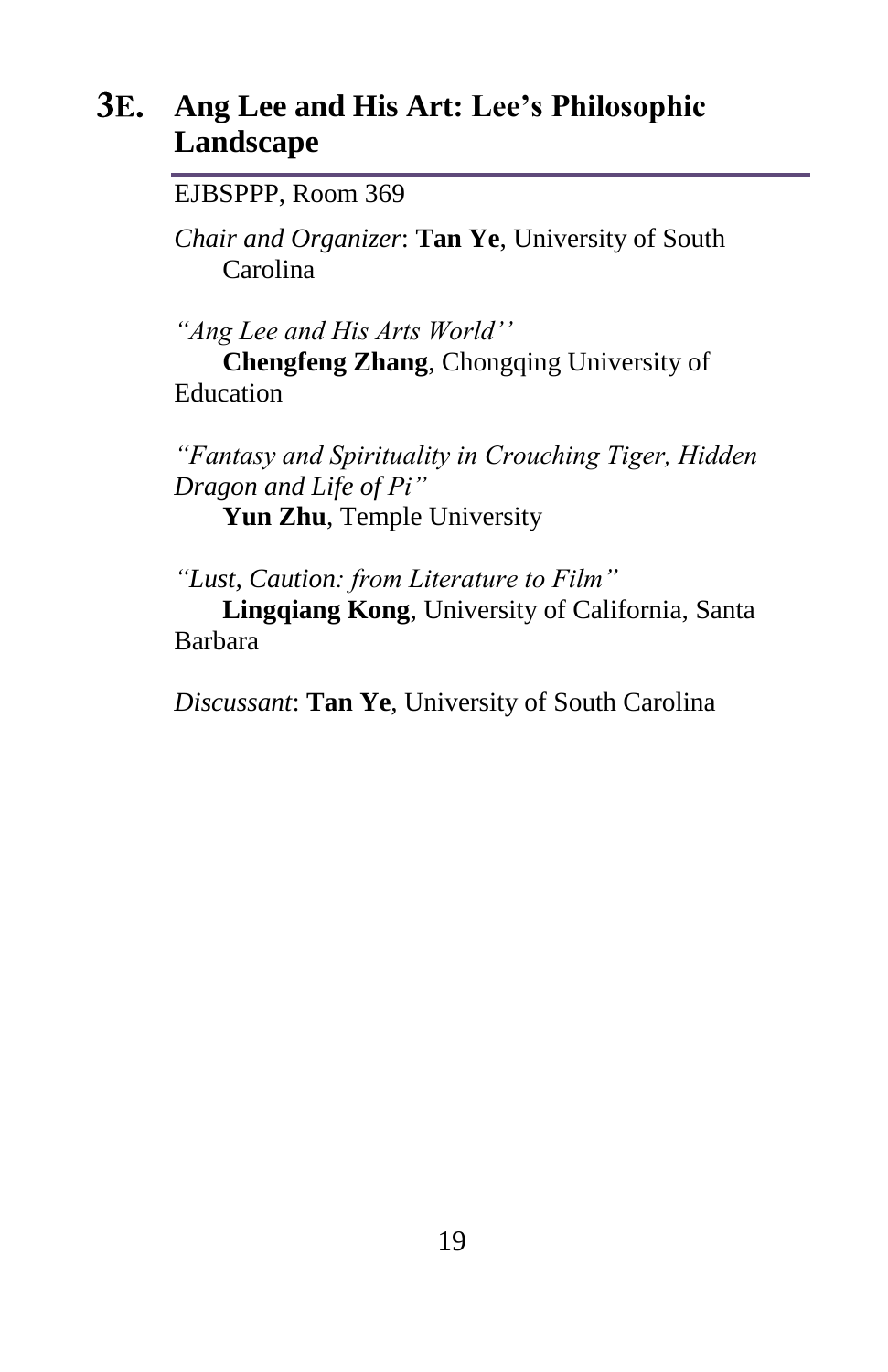**SESSION IV: SATURDAY, 4:00-5:45 PM**

#### **4A. Elite Politics in China and Taiwan**

EJBSPPP, Room 112

*Chair*: **Jerry McBeath**, University of Alaska

*"Elite Configuration and the Survival of Leninist Party: A Comparative Study of the CCP and KMT"*

**Hsin-hao Huang**, National Taiwan Normal University

*"Provincial Leaders in China: Changes and Continuities since 1988*

**Xiaowei Zang** and **Rongrong Lin**, University of Sheffield

*"Who Gets Promoted and Why? Understanding Power and Persuasion in China's Cadre Evaluation System"* **Zhen Wang**, University of Minnesota

*Discussant*: **Jerry McBeath**, University of Alaska

#### **4B. US Pivot to Asia Policy and Cross-Strait Relations**

EJBSPPP, Room 113

*Chair and Organizer*: **Wei-chin Lee**, Wake Forest University

*"The Pivotal Question: How Does China React to the U.S. Strategic Pivot to Asia?"*

**Yong Deng**, US Naval Academy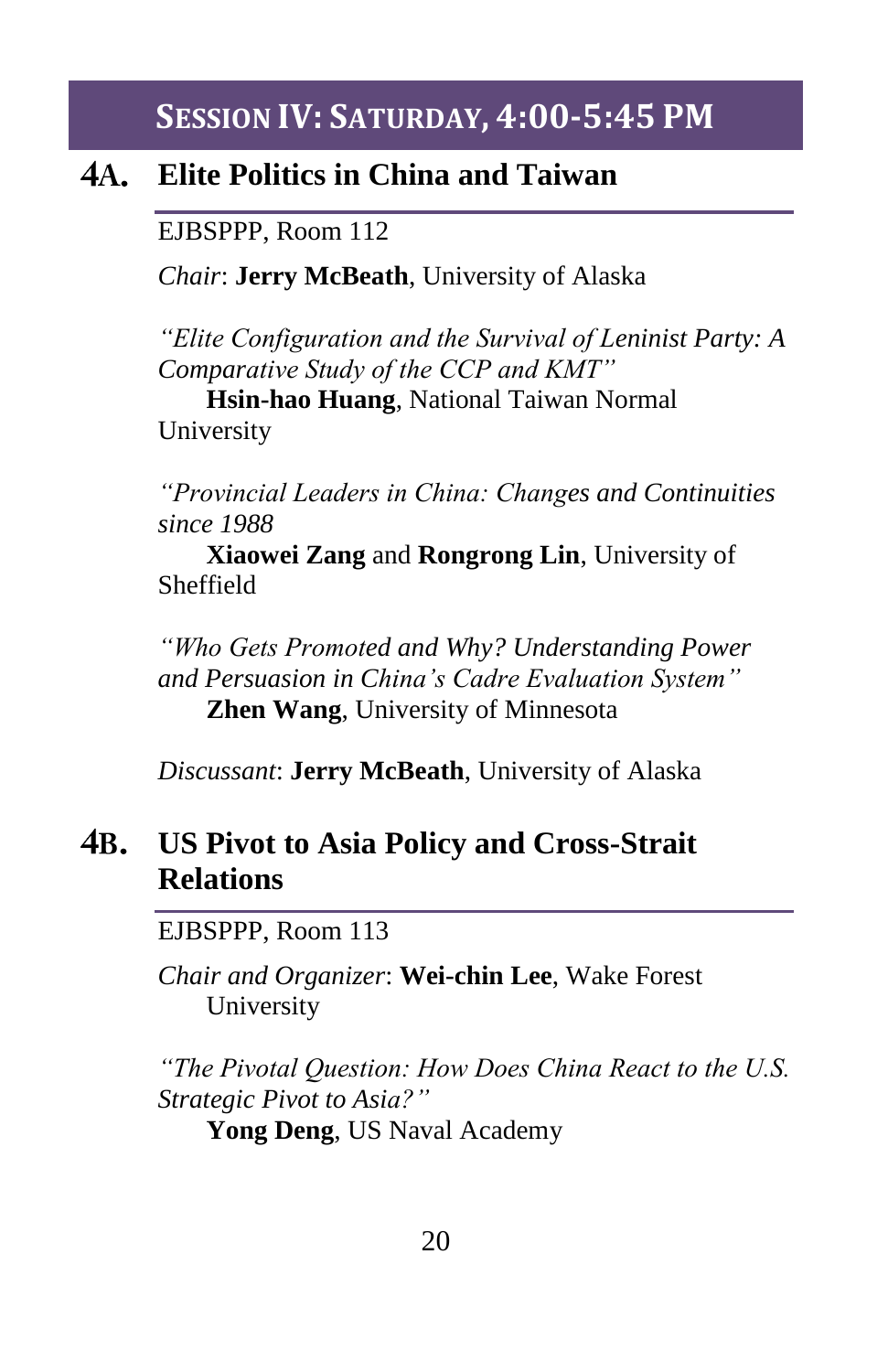*"US Rebalancing: Implications for Stability across the Taiwan Strait"* 

**Scott L. Kastner**, University of Maryland

*"The U.S.-China Economic Relations: The Implication of the U.S. New Asia Policy"*

**Chien-pin Li**, Kennesaw State University"

*"The 2012 Territorial Spats and Taiwan's Dilemma: Shedding New Lights on Old Disputes"* **Katherine Tseng**, National University of Singapore

*Discussant*: **Tun-jen Cheng**, College of William and Mary

## **Elder Well-Being and Care**

EJBSPPP, Forum Room

*Organizer*: **Chien-Chung Huang**, Rutgers University *Chair*: **Wen-Jui Han**, New York University

*"Trajectory of Physical Health, Cognitive Function, and Psychological Well-Being Among Chinese Elderly"* **Wen-Jui Han**, New York University **Tazuko Shibusawa**, New York University

*"Current Problems and Issues of Elder Care in China"* **Yuegen Xiong**, Peking University

*"Institutional Ageism and Public Policy Reform for the Elderly in China"*

**Fan Wu**, Nankai University

*Discussant*:

**Xinping Guan**, Nankai University **Hongwei Hu**, North China Electric Power University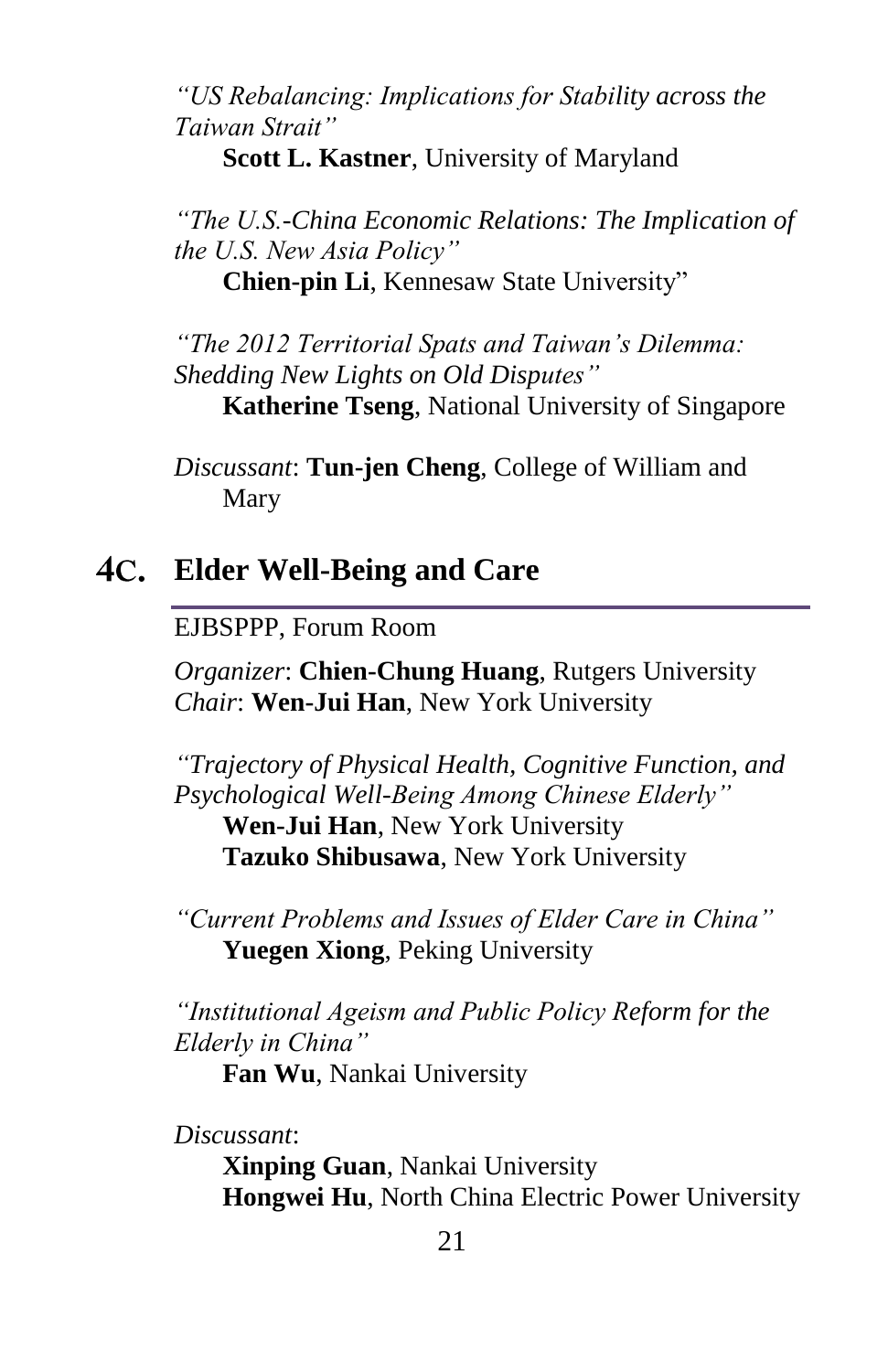#### 4D. **Images and Truth of Women in Taiwan**

#### EJBSPPP, Room 261

*Chair and Organizer*: **Linda H. Chiang**, Azusa Pacific University

*"Deviant Behavior among Taiwanese Young Teenagers: Do Foreign-born Mothers Make Differences?"* **Cheng-Hsien Lin**, Lamar University

*"The Acculturation and Mental Health of Foreign Women Who Married into Families in Taiwan"* **Chiung-Fang Chang**, Lamar University

*"The Only Thing Oriental about Me Is My Face": The True Picture of Madame Chiang Kai-shek"* **Dan Palm**, Azusa Pacific University **Linda H. Chiang**, Azusa Pacific University

*"The Puzzle of Why the Status of Women is Higher in Taiwan than Chile"*

**Evelyn A. Clark**, State University of New York, Oswego

**Phyllis Mei-lien Lu** and **Cal Clark**, Auburn University

*Discussant*: **Phylis Lan Lin**, University of Indianapolis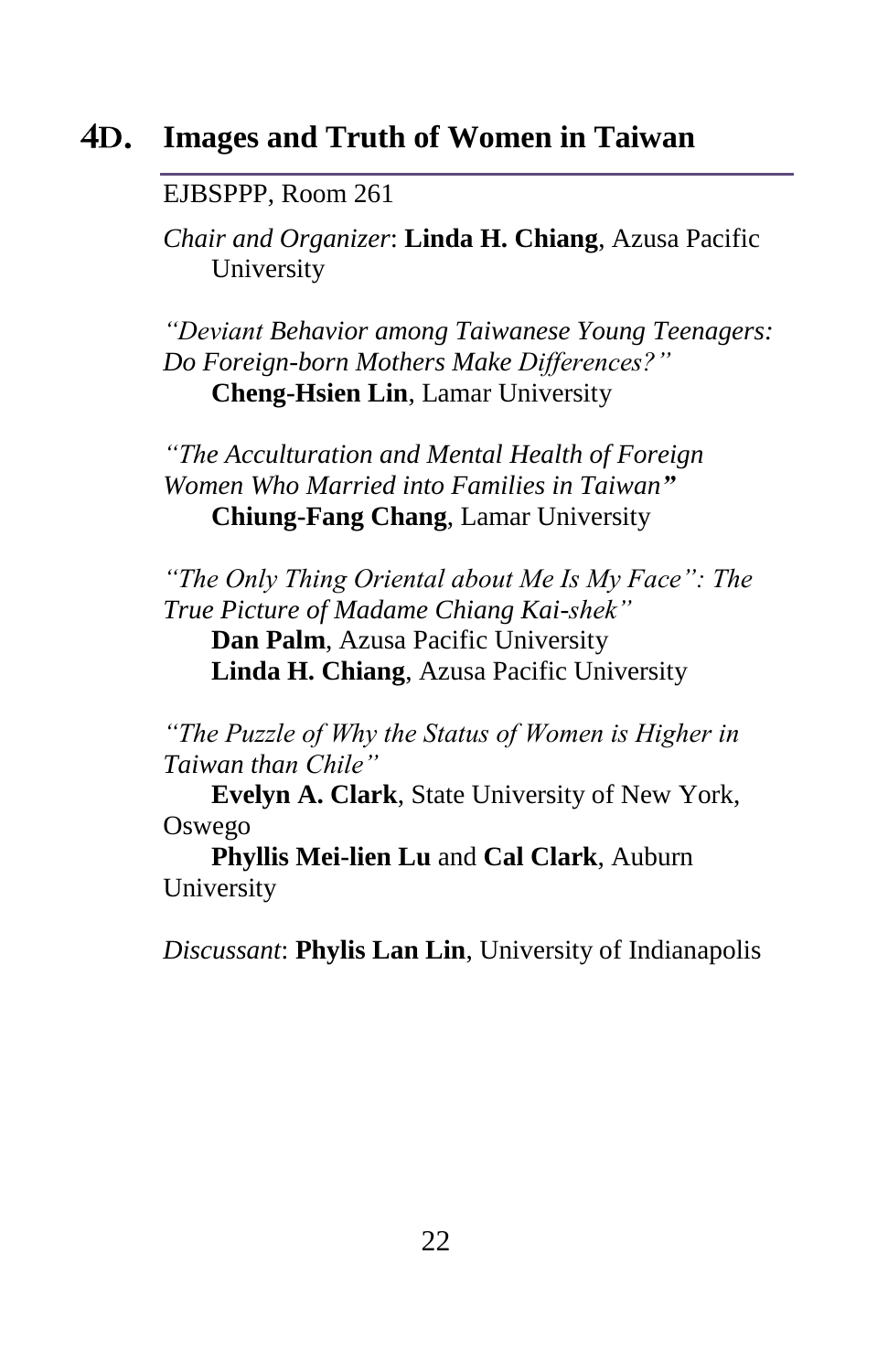#### **4E. From 'Green Island' to 'Dragon Gate': Tracing the Great Composer Zhou Lanping's Life and Work**

EJBSPPP, Room 253

*Chair and Organiser*: **Szu-Wei Chen**, National Taiwan University

*"Reexamining the 1950s and 1960s: repositioning Taiwan in Mandopop history"*

**Szu-Wei Chen**, National Taiwan University

*"Zhou Lanping and the legendry 'Green Island Serenade"*

**Tung Shen**, National Taiwan University

*"An imaginary soundscape of ancient China: Zhou Lanping's music in Come Drink with Me and Dragon Gate Inn"*

**Aimei Luo**, National Taiwan University

*Discussant*: **Tan Ye**, University of South Carolina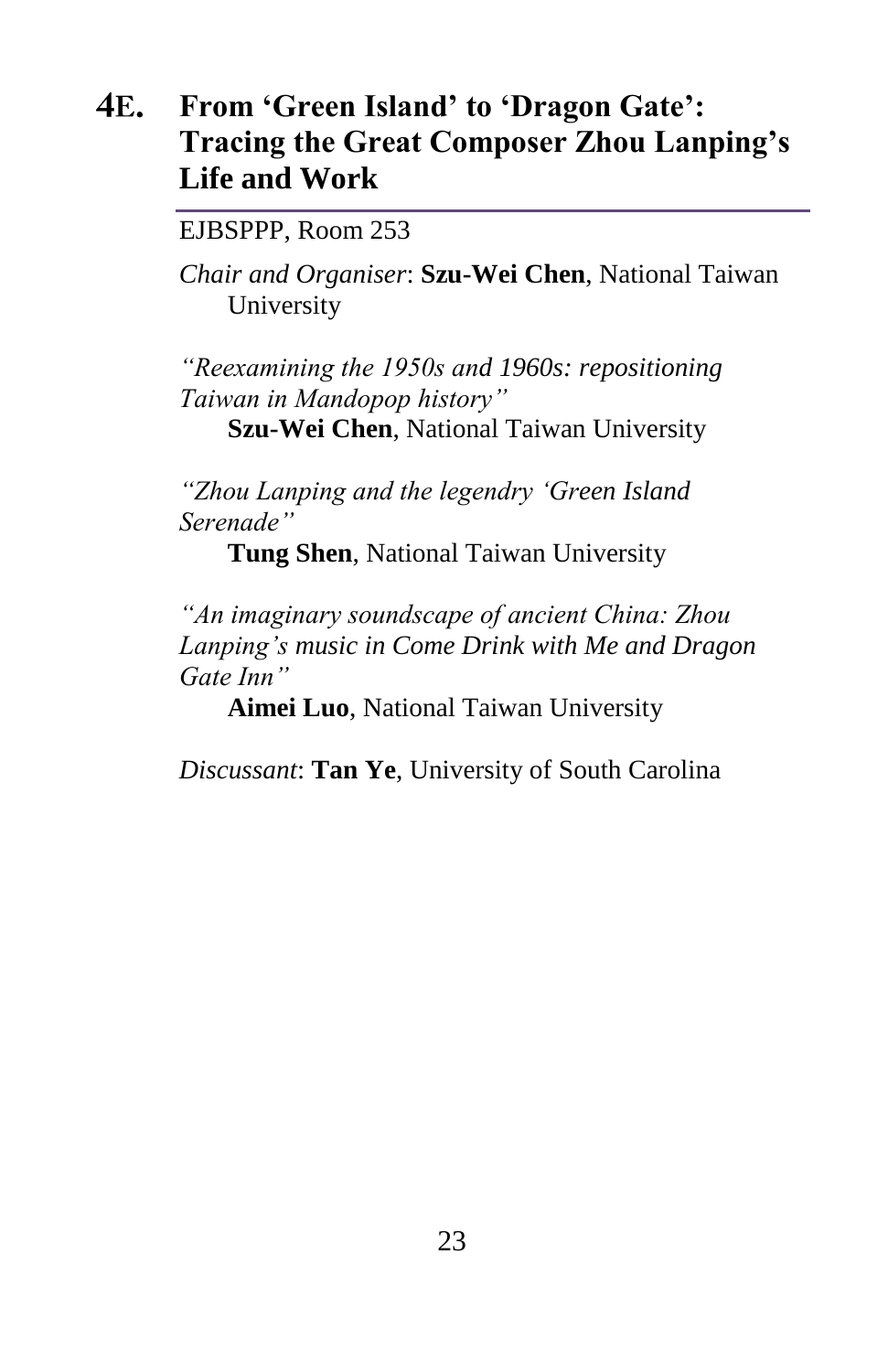## **SESSION V: SUNDAY, 8:30-10:15 AM**

#### **5A. Policy Implementation in China**

EJBSPPP, Room 112

*Chair*: **Tse-Kang Leng**, Academia Sinica

*"The Dilemma of Implementation: The State and Religion in the People's Republic of China, 1949-1990"* **Xiaoxuan Wang**, Harvard University

*"Golf Courses in China: Why Does a Strong State Produce Weak Policy Implementation?"* **Xin Sun**, Northwestern University

*"Environmental Education Variation within China"*  **Jerry McBeath**, University of Alaska

*Discussant*: **Tse-Kang Leng**, Academia Sinica

#### **5B. Internal-External Nexus in the Making of Foreign Policy**

EJBSPPP, Room 113

*Chair*: **Zhiqun Zhu**, Bucknell University

*"Regional Economic Integration and Provincial Reform on China's Periphery: Central-Local-International Linkages"*

**See-Won Byun**, George Washington University

*"The Role of Antiquities in Sino-American Relations: A Century of Cultural Heritage Management"* **Clayton D. Brown**, Utah State University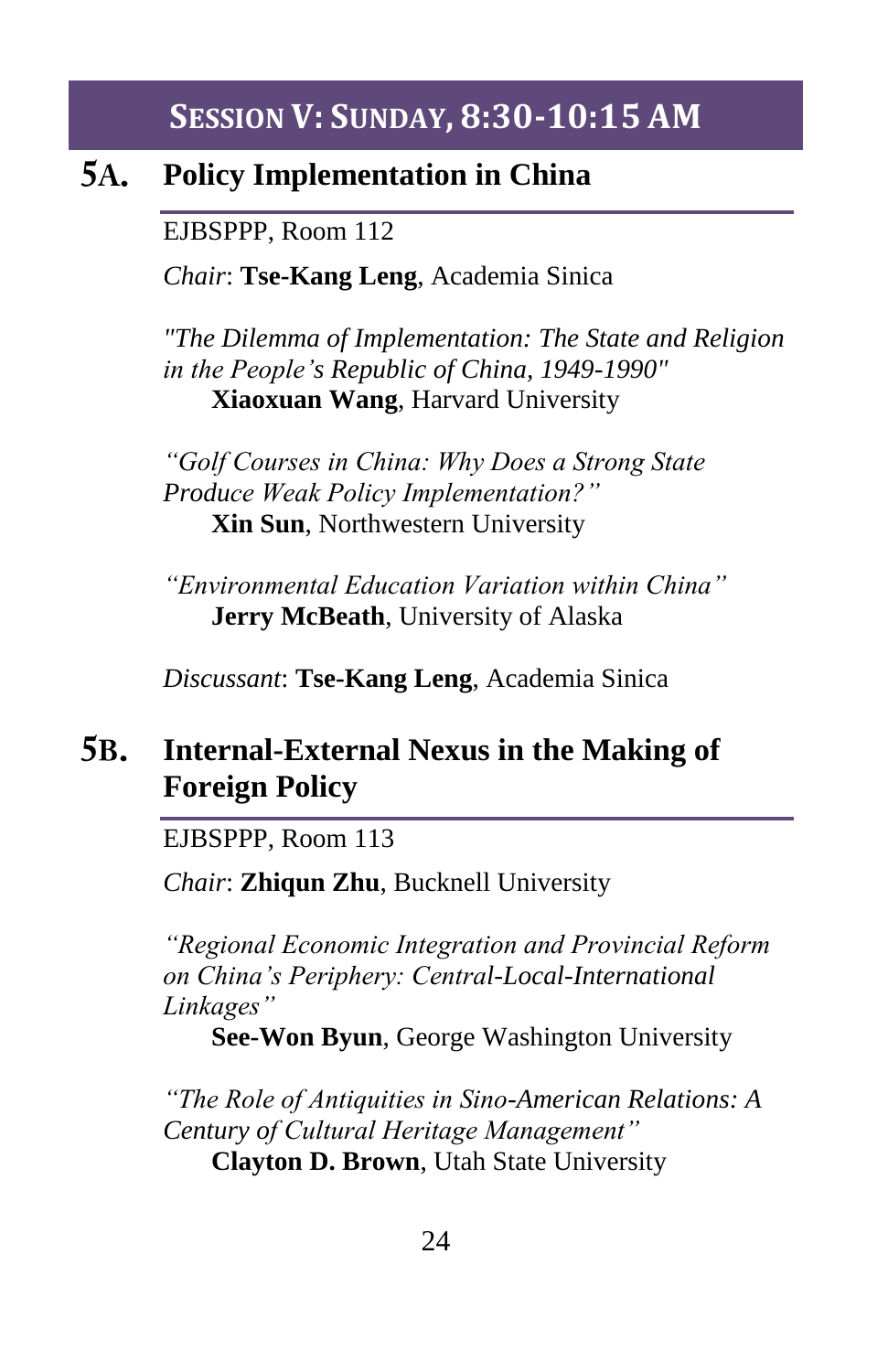*"The 'Business-Government Relationship': A Key Variable in the Relationship between Trade and Conflict"* **Alex Hsueh**, University of South Carolina

*Discussant*: **Zhiqun Zhu**, Bucknell University

## **Poverty and Social Welfare**

EJBSPPP, Room 261

*Organizer*: **Chien-Chung Huang**, Rutgers University *Chair*: **Dorothy J. Solinger**, University of California, Irvine

*"Three Models of Chinese Welfare: Confucian Values and Their Variable Application"*

**Dorothy J. Solinger**, University of California, Irvine

*"Three Worlds of the Chinese Welfare System"* **Qin Gao**, Fordham University

*"Economic Inequality and Happiness in Urban China From the Perspective of Asset Poverty"* **Jin Huang**, Saint Louis University

*Discussant*: **Yeun-wen Ku**, National Taiwan University

## **Culture and History**

EJBSPPP, Forum Room

*Chair*: **Murray A. Rubinstein**, Columbia University and City University of New York

*"Church and State in Spanish Formosa"*  **Joel Fetzer**, Pepperdine University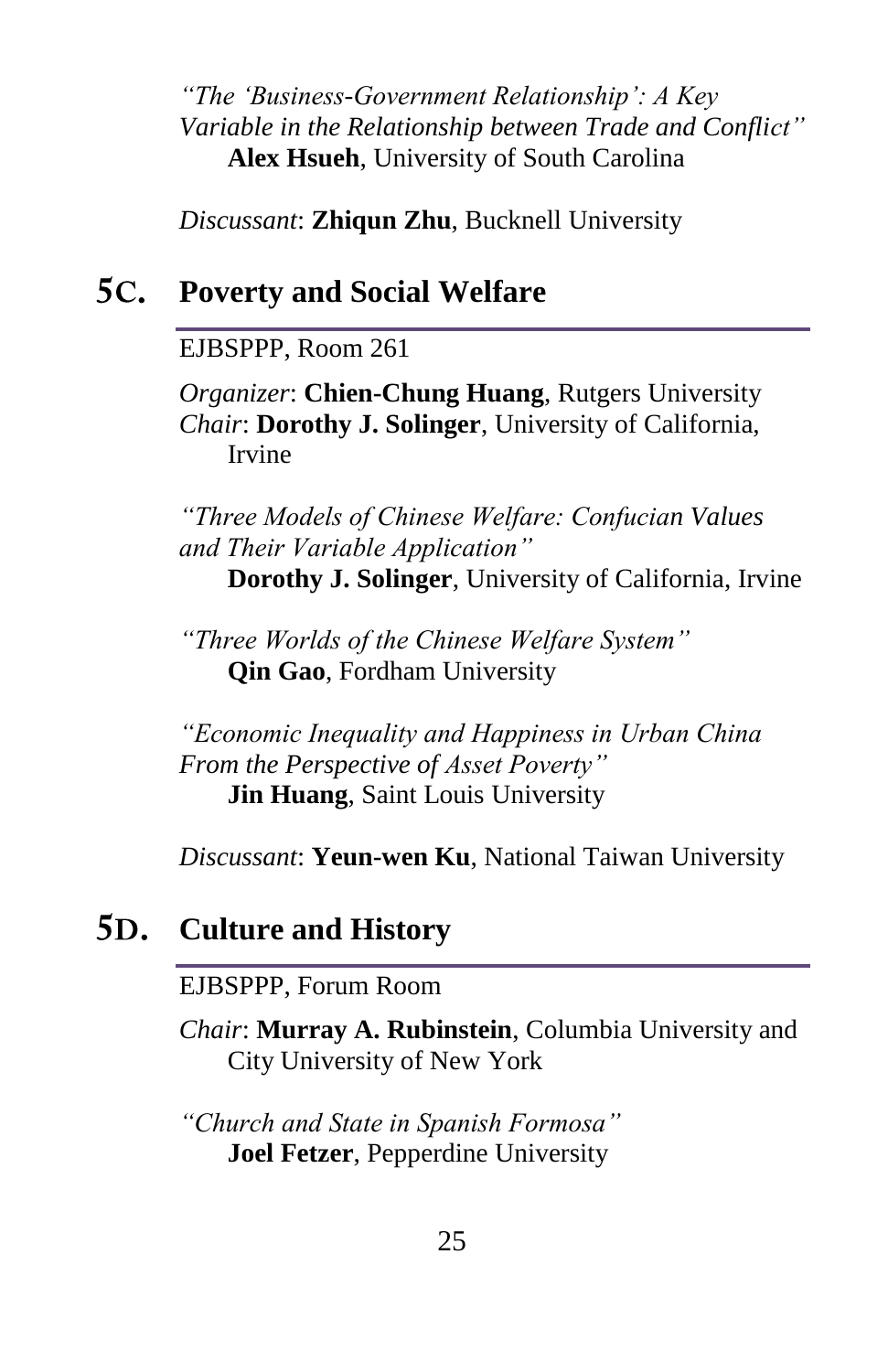*"China, Japan and Korea: Hegemonic Stability and International Society in Northeast Asia during Ming and Qing"*

**Lukas Karl Danner**, Florida International University

*"The Masquerade of Male Masochists: Anarchafeminism in Late Qing China"* **Ping Zhu**, University of Oklahoma

*"Food Culture as reflected from the Ming classic Xingshi Yinyuan Zhuan"*

**Xiaoyi Liu**, Northern Arizona University

*Discussant*: **Murray A. Rubinstein**, Columbia University and City University of New York

#### **5E. Dissent and Displacement in Literature**

EJBSPPP, Room 253

*Chair*: **Linda H. Chiang**, Azusa Pacific University

*"Li Ang's Gendered Explorations of Dissent"*  **Yenna Wu**, University of California, Riverside

*"A Lyricism of Loss: Mediating Displaced Identities in Wong Kar-wai's In the Mood for Love"* **Tara Coleman**, Rutgers University

*"The Face of Emotion in Early Communist China: The Loyalist vs. the Bourgeois Anti-Hero"*

**Alexandra Nikitina**, St.Petersburg State University, Russia

*Discussant*: **Linda H. Chiang**, Azusa Pacific University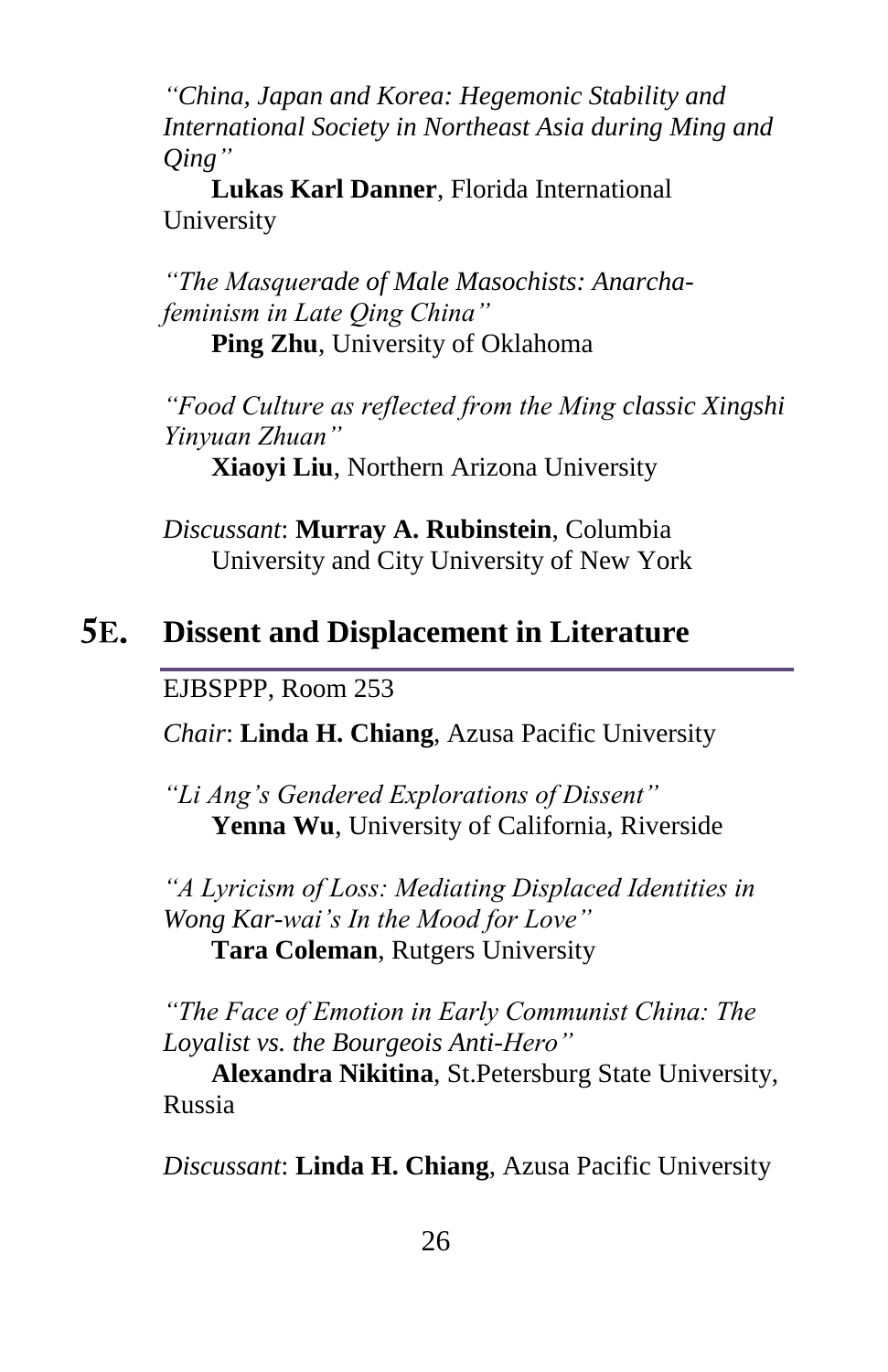## **SESSION VI: SUNDAY, 10:45 AM-12:30 PM**

#### 6A. **Cross-Strait Comparison in Modern Governance**

EJBSPPP, Room 112

*Chair*: **Jenn-hwan Wang**, National Chengchi University

*"Governing Culture Politics across the Taiwan Strait"* **Tse-Kang Leng**, Academia Sinica

*"Nourishing Non-Profit Sector in Red Crony Capitalism: The Case of the One Foundation in China"* **Ching-Ping Tang**, National Chengchi University **Ping-Lan Tu**, National Chengchi University

*"Beyond the Gray Principles: The Link between Democratic Administration and Public Service Ethics"*

**Kai-Jo Fu**, Shanghai University of Finance and **Economics** 

*"The Shifting Role of Taiwanese Enterprises on China's Technological Upgrading"* 

**Ching-Jung, Tsai**, National Chengchi University

*Discussant*: **Shu Keng**, Shanghai University of Finance and Economics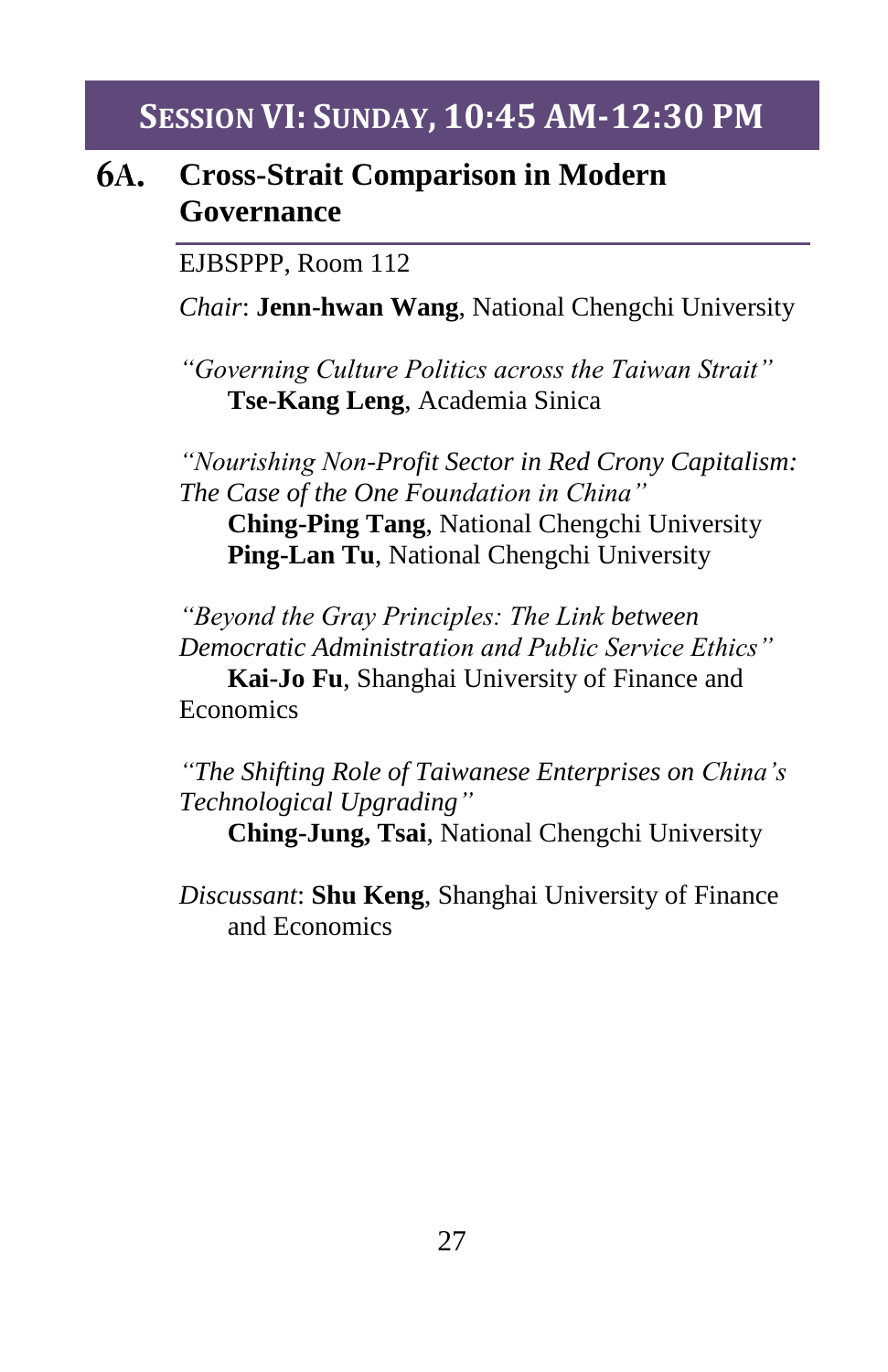#### 6B. **Identity, Institutions, and the Internet**

EJBSPPP, Room 113

*Chair*: **Yu-Shan Wu**, Academia Sinica

*"Alternative Locality: Geopolitics and Cultural Identity in Ann Hui's A Simple Life"* **Han Li**, Rhodes College

*"Modeling Where 'Province-Leading-County-System' Reform Occur in China"*

**Kelan (Lilly) Lu**, University of South Carolina **Xin Sun**, Northwestern University

*"Grass Mud Horse": Popular Resistance, the Politics and Poetics of Internet in Postsocialist Crisis"*  **Ying Xiao**, University of Florida

*Discussant*: **Yu-Shan Wu**, Academia Sinica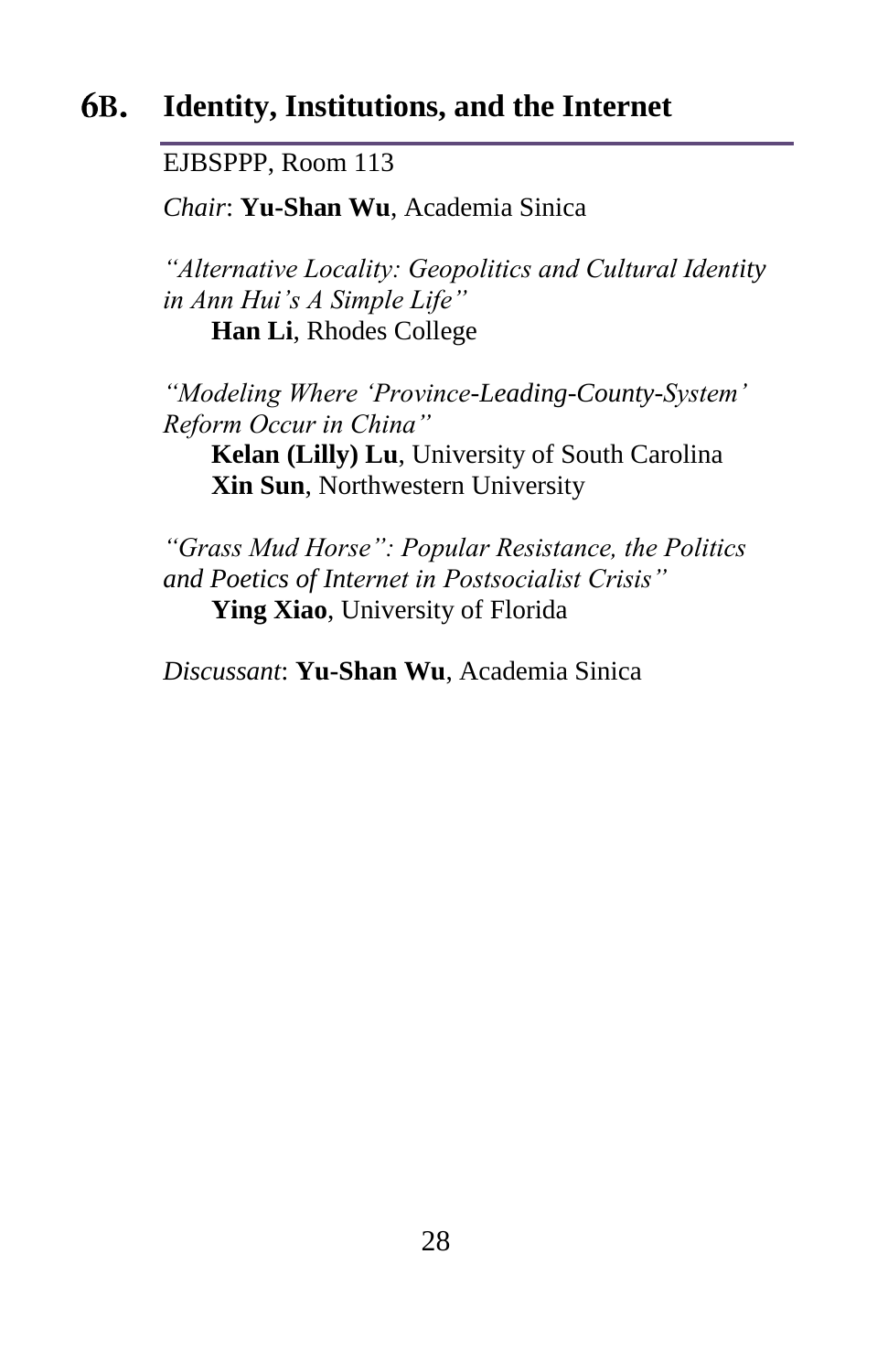## **Migrant Workers and their Children**

EJBSPPP, Forum Room

*Organizer*: **Chien-Chung Huang**, Rutgers University *Chair*: **Shuang Lu**, Rutgers University

*"Social Welfare and Status of Left-Behind Children in China"* 

**Shuang Lu**, Rutgers University **Yi-Ting Lin**, Rutgers University **Juliann Vikse**, Rutgers University **Chien-Chung Huang**, Rutgers University

*"Social Insurance for Migrant Workers in China: Impact of the 2008 Labor Contract Law"*

**Qin Gao**, Fordham University **Sui Yang**, Beijing Normal University **Shi Li**, Beijing Normal University

*"Parental Stress, Acculturation, and Parenting Behaviors Among Chinese Immigrant Parents in New York City"*

**Shu-Wen Liu**, Fordham University **Qin Gao**, Fordham University **Fuhua Zhai**, Stony Brook University

*Discussants*: **Ka Ho Joshua Mok**, Hong Kong Institute of Education **Hongwei Hu**, North China Electric Power University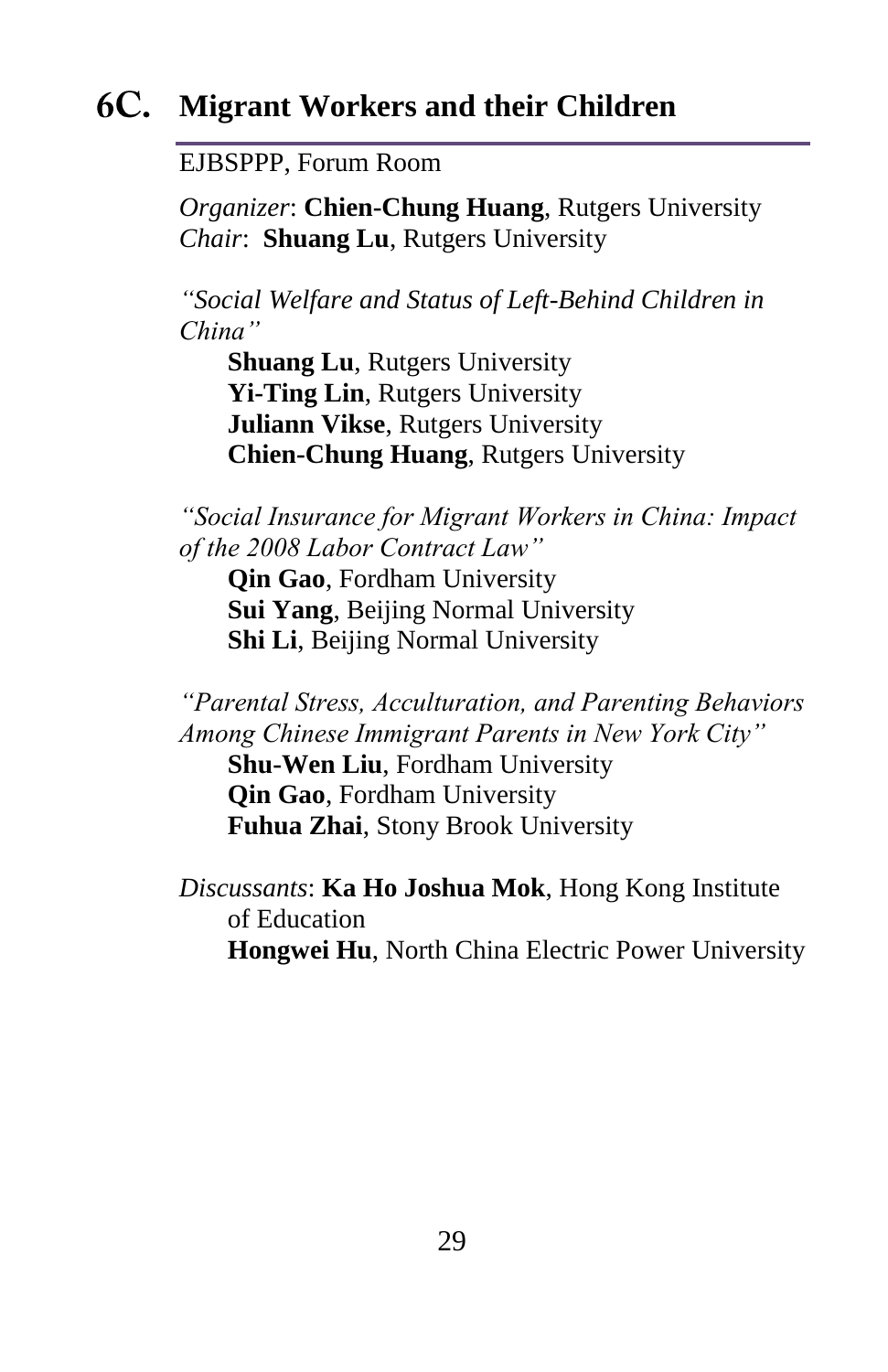## **Multilocality and Identity: Transnational Chinese Communities**

#### EJBSPPP, Room 261

*Chair and Organizer*: **David Kenley**, Elizabethtown College

*"In Search of Legitimacy: Chinese Overseas and Anti-Chinese Discourse in Latin America and the Caribbean"* **Kathleen López**, Rutgers University

*"Historicizing Chinese Identity: Jinan Academy, Nanyang Chinese, and the Chinese State, 1900-1906"* **Leander Seah**, Stetson University

*"Music, Ritual, and Transmigration"* **James Dale Wilson**, Connecticut College

*Discussant*: **David Kenley**, Elizabethtown College